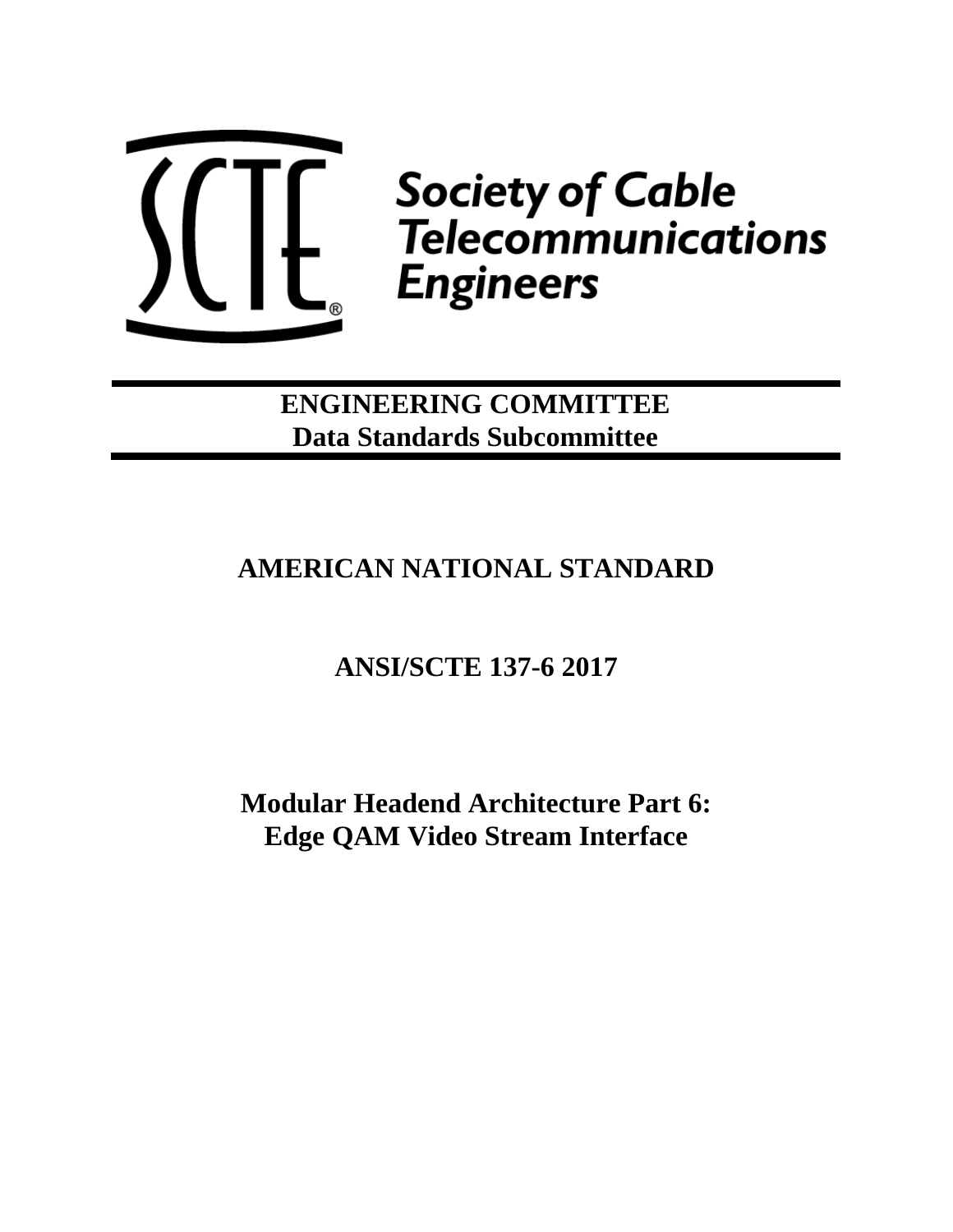## **NOTICE**

The Society of Cable Telecommunications Engineers (SCTE) Standards and Operational Practices (hereafter called "documents") are intended to serve the public interest by providing specifications, test methods and procedures that promote uniformity of product, interchangeability, best practices and ultimately the long term reliability of broadband communications facilities. These documents shall not in any way preclude any member or non-member of SCTE from manufacturing or selling products not conforming to such documents, nor shall the existence of such standards preclude their voluntary use by those other than SCTE members.

SCTE assumes no obligations or liability whatsoever to any party who may adopt the documents. Such adopting party assumes all risks associated with adoption of these documents, and accepts full responsibility for any damage and/or claims arising from the adoption of such documents.

Attention is called to the possibility that implementation of this document may require the use of subject matter covered by patent rights. By publication of this document, no position is taken with respect to the existence or validity of any patent rights in connection therewith. If a patent holder has filed a statement of willingness to grant a license under these rights on reasonable and nondiscriminatory terms and conditions to applicants desiring to obtain such a license, then details may be obtained from the standards developer. SCTE shall not be responsible for identifying patents for which a license may be required or for conducting inquiries into the legal validity or scope of those patents that are brought to its attention.

Patent holders who believe that they hold patents which are essential to the implementation of this document have been requested to provide information about those patents and any related licensing terms and conditions. Any such declarations made before or after publication of this document are available on the SCTE web site at [http://www.scte.org.](http://www.scte.org/)

### All Rights Reserved

## © Society of Cable Telecommunications Engineers, Inc. 2017 140 Philips Road Exton, PA 19341

Note: DOCSIS® is a registered trademark of Cable Television Laboratories, Inc., and is used in this document with permission.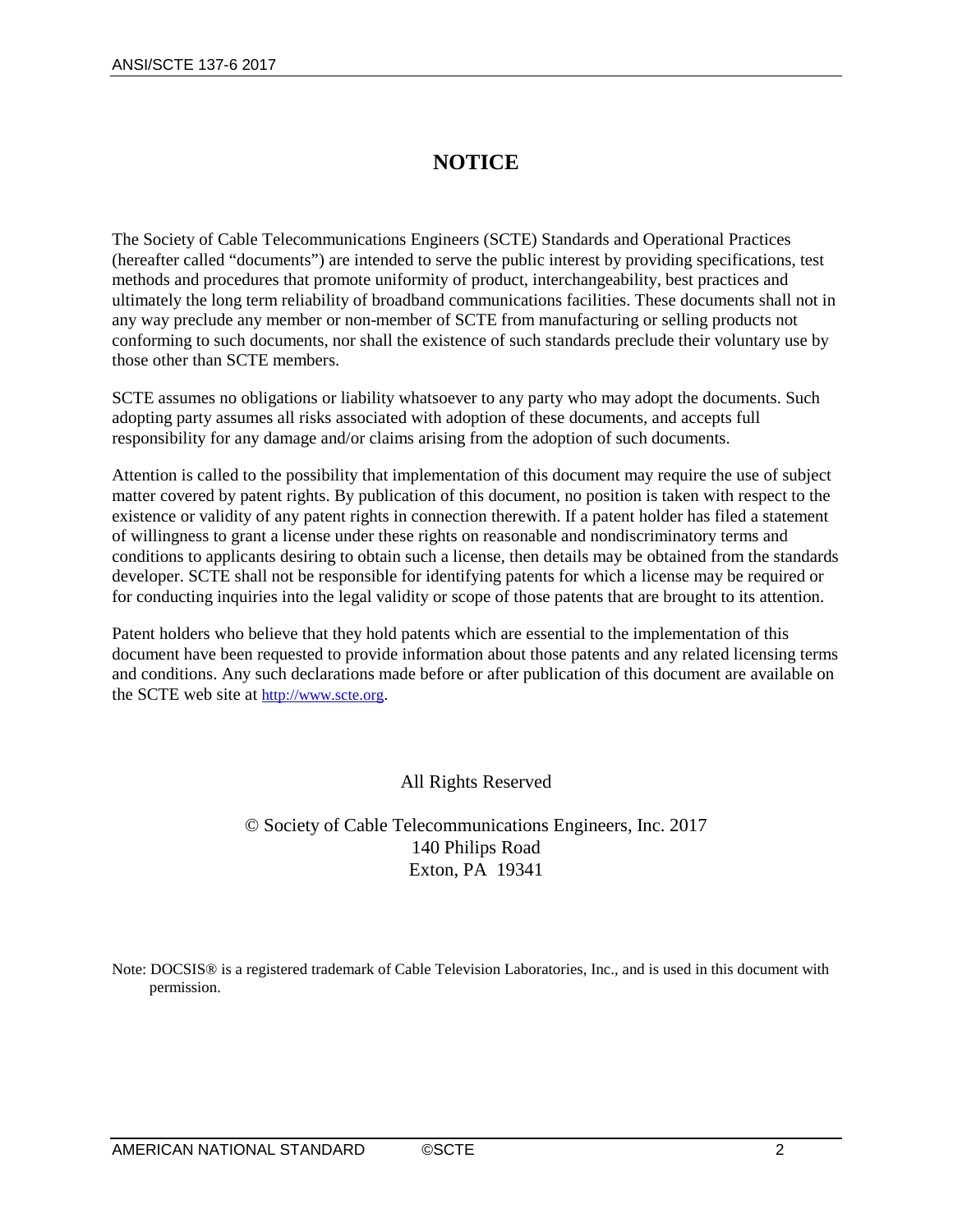## **Contents**

| $\mathbf{1}$            |              |  |
|-------------------------|--------------|--|
|                         | 1.1          |  |
|                         | 1.2          |  |
| $\overline{2}$          |              |  |
|                         |              |  |
|                         | 2.1          |  |
|                         | 2.2          |  |
|                         | 2.3          |  |
| 3                       |              |  |
| $\overline{\mathbf{4}}$ |              |  |
| 5                       |              |  |
|                         | 5.1          |  |
|                         | 5.1.1        |  |
|                         | 5.1.2        |  |
|                         | 5.1.3        |  |
|                         | 5.1.4        |  |
|                         | 5.1.5        |  |
|                         | 5.1.6        |  |
| 6                       |              |  |
|                         | 6.1          |  |
|                         | 6.2          |  |
|                         | 6.2.1        |  |
|                         | 6.2.2        |  |
|                         | 6.2.3<br>6.3 |  |
|                         |              |  |
| 7                       |              |  |
|                         | 7.1          |  |
|                         | 7.2          |  |
|                         | 7.3          |  |
|                         | 7.4          |  |
|                         | 7.5          |  |
| 8                       |              |  |
|                         | 8.1          |  |
|                         | 8.1.1        |  |
|                         | 8.1.2        |  |
|                         | 8.1.3        |  |
|                         | 8.1.4        |  |
|                         | 8.2          |  |
| 9                       |              |  |
|                         | 9.1          |  |
|                         | 9.2          |  |
|                         | 9.3          |  |
| 10                      |              |  |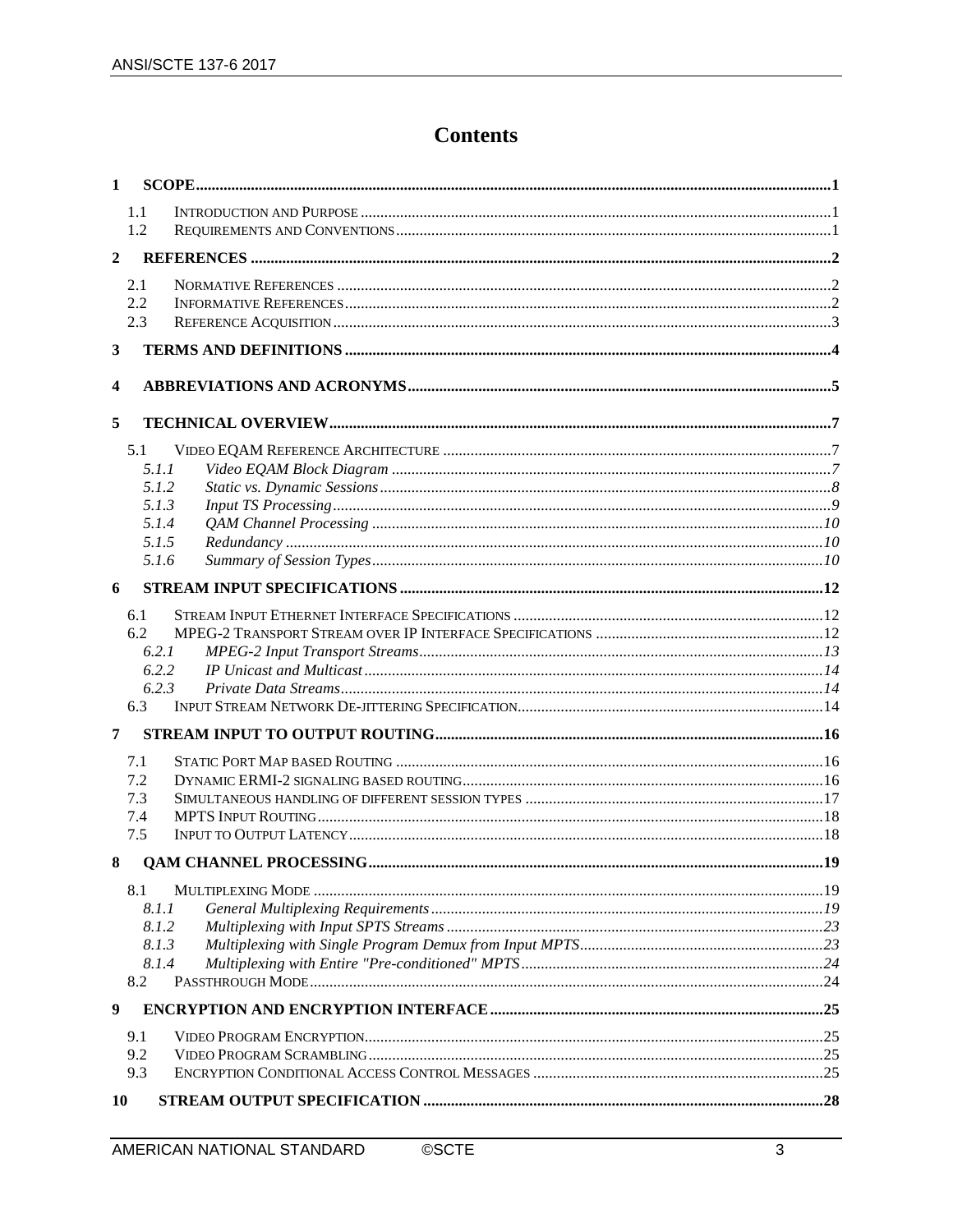| 10.1   |  |
|--------|--|
| 10.2   |  |
| 10.2.1 |  |
| 11     |  |
| 11 1   |  |
| 11.1.1 |  |
| 11.1.2 |  |
| 11.1.3 |  |
| 11.1.4 |  |
| 11.1.5 |  |
|        |  |
| 11.2.1 |  |
| 11.2.2 |  |
| 11.2.3 |  |
| 12     |  |
| 12.1   |  |
| 12.2   |  |
| 12.3   |  |

# Figures

## **Tables**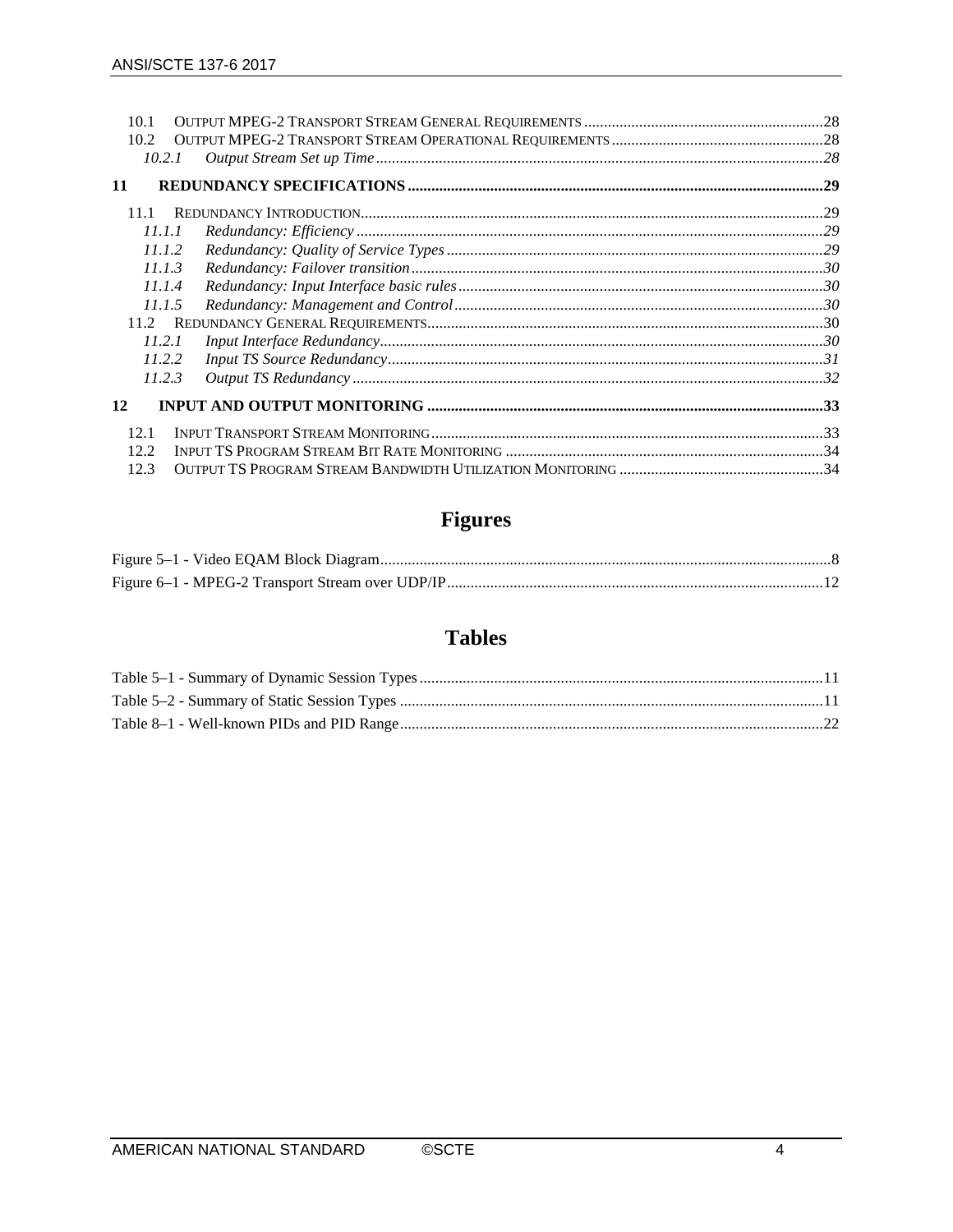## <span id="page-4-0"></span>**1 SCOPE**

NOTE: This document is identical to SCTE 137-6 2010 except for informative components which may have been updated such as the title page, NOTICE text, headers and footers. No normative changes have been made to this document.

## <span id="page-4-1"></span>**1.1 Introduction and Purpose**

This specification is a component of the Modular Headend Architecture. In particular, it defines the data plane requirements for receiving, processing, and transmitting MPEG transport streams in EQAMs, compliant with the Video EQAM or Universal EQAM profiles described in the Architectural Overview of the Modular Headend Architecture [SCTE 137-7].

It should be noted that this document refers to "MPEG video" support as a short-hand to designate support for the delivery of [ISO/IEC 13818-1] compliant MPEG transport streams that may carry audio material, video material, data, or a combination.

The EQAM supporting MPEG video has one or more IP network interfaces (e.g., Gigabit Ethernet) for receipt of IPencapsulated MPEG transport stream packets that may arrive from a VOD or streaming server. The EQAM can be configured either statically (via  $[SCTE 137-5]$ ) or dynamically (via ERMI-2, as defined in  $[SCTE 137-4]$ ) to process the incoming MPEG transport streams, generate a Multiple Program Transport Stream (MPTS), and then, from that MPTS, generate a QAM modulated RF waveform that is transmitted at a particular frequency on an RF output of the device.

### <span id="page-4-2"></span>**1.2 Requirements and Conventions**

Throughout this document, the words used to define the significance of particular requirements are capitalized. These words are:

| "MUST"       | This word means that the item is an absolute requirement of this specification.                                                                                                                                                                                                         |  |  |  |  |
|--------------|-----------------------------------------------------------------------------------------------------------------------------------------------------------------------------------------------------------------------------------------------------------------------------------------|--|--|--|--|
| "MUST NOT"   | This phrase means that the item is an absolute prohibition of this specification.                                                                                                                                                                                                       |  |  |  |  |
| "SHOULD"     | This word means that there may exist valid reasons in particular circumstances to ignore this<br>item, but the full implications should be understood and the case carefully weighed before<br>choosing a different course.                                                             |  |  |  |  |
| "SHOULD NOT" | This phrase means that there may exist valid reasons in particular circumstances when the<br>listed behavior is acceptable or even useful, but the full implications should be understood<br>and the case carefully weighed before implementing any behavior described with this label. |  |  |  |  |
| "MAY"        | This word means that this item is truly optional. One vendor may choose to include the item<br>because a particular marketplace requires it or because it enhances the product, for example;<br>another vendor may omit the same item.                                                  |  |  |  |  |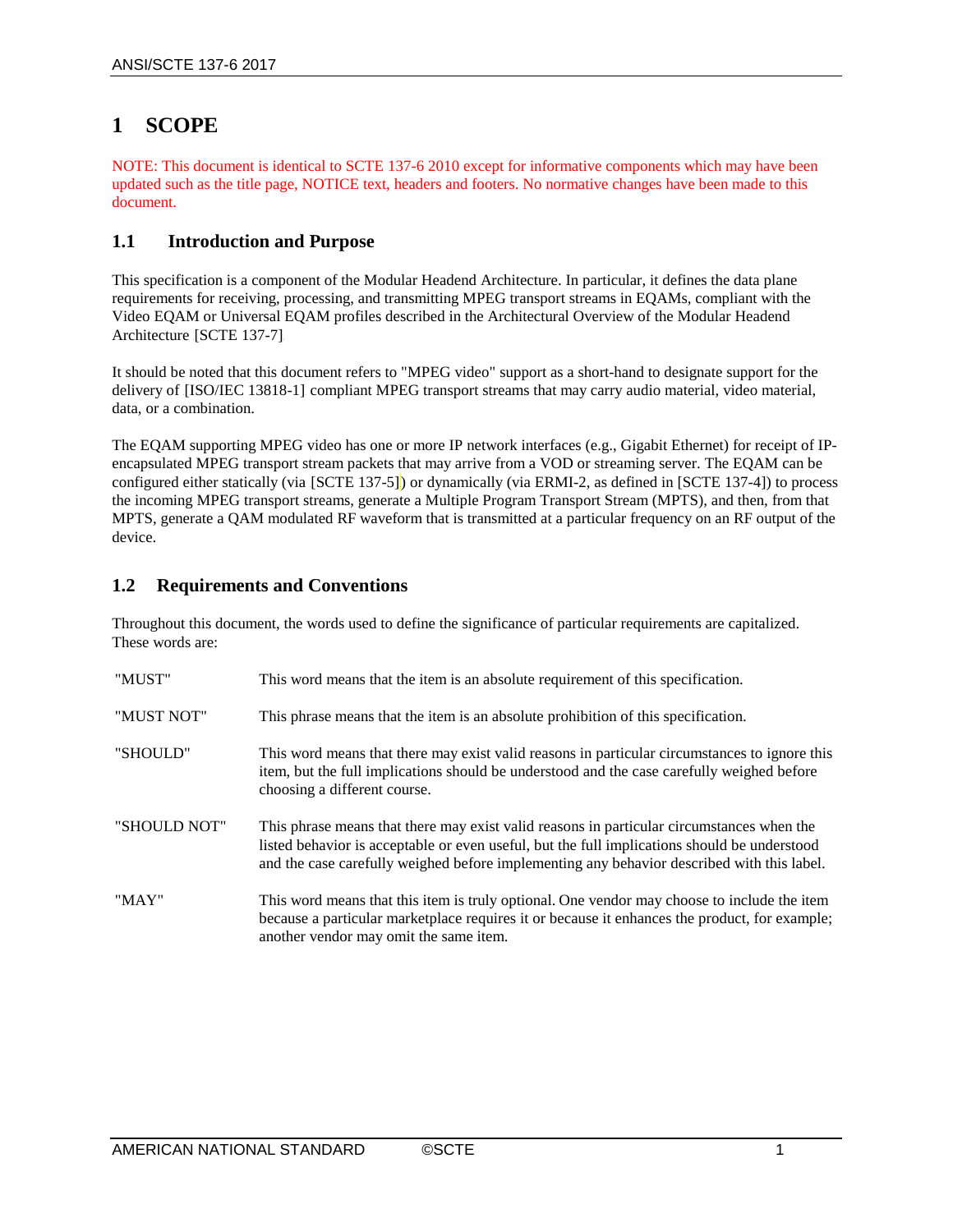## <span id="page-5-0"></span>**2 REFERENCES**

The following documents contain provisions, which, through reference in this text, constitute provisions of this standard. At the time of publication, the editions indicated were valid. All standards are subject to revision, and users of this document are encouraged to investigate the possibility of applying the most recent editions of the documents listed below.

## <span id="page-5-1"></span>**2.1 Normative References**

<span id="page-5-9"></span><span id="page-5-6"></span><span id="page-5-3"></span>

| [ISO/IEC 13818-1] | ISO/IEC 13818-1:2000, Information technology, Generic coding of moving pictures, and<br>associated audio information: Systems.                                                                                                                                                                            |
|-------------------|-----------------------------------------------------------------------------------------------------------------------------------------------------------------------------------------------------------------------------------------------------------------------------------------------------------|
| [ISO/IEC 8802-2]  | ISO/IEC 8802-2:1998, Information technology, Telecommunications and information<br>exchange between systems, Local and metropolitan area networks, Specific requirements,<br>Part 2: Logical link control.                                                                                                |
| [ISO/IEC 8802-3]  | ISO/IEC 8802-3:2000, Information technology, Telecommunications and information<br>exchange between systems, Local and metropolitan area networks, Specific requirements,<br>Part 3: Carrier sense multiple access with collision detection (CSMA/CD) access method and<br>physical layer specifications. |
| $[ITU-T J.83]$    | ITU-T Recommendation, J.83, (04/97) Digital multi-programme systems for television sound<br>and data services for cable distribution.                                                                                                                                                                     |
| [SCTE 52]         | ANSI/SCTE 52 2008, Data Encryption Standard - Cipher Block Chaining Packet Encryption<br>Specification.                                                                                                                                                                                                   |
| [SCTE 54]         | ANSI/SCTE 54 2006, Digital Video Service Multiplex and Transport System Standard for<br>Cable Television.                                                                                                                                                                                                 |
| $[SCTE 137-1]$    | ANSI/SCTE 137-1 2007, Modular Headend Architecture Part 1: DOCSIS Timing Interface.                                                                                                                                                                                                                       |
| [SCTE 137-4]      | ANSI/SCTE 137-4 2007, Modular Headend Architecture Part 4: Edge Resource Manager<br>Interface. (Formerly known as SCTE 139)                                                                                                                                                                               |
| $[SCTE 137-5]$    | SCTE 137-5 2010, Modular Headend Architecture Part 5: Edge QAM Provisioning and<br>Management Interface.                                                                                                                                                                                                  |

### <span id="page-5-14"></span><span id="page-5-10"></span><span id="page-5-5"></span><span id="page-5-4"></span><span id="page-5-2"></span>**2.2 Informative References**

This specification uses the following informative references.

<span id="page-5-13"></span><span id="page-5-12"></span><span id="page-5-11"></span><span id="page-5-8"></span><span id="page-5-7"></span>

| [CEP]               | Content Encoding Profiles 2.0 Specification, MD-SP-VOD-CEP2.0-I02-070105, January 5,<br>2007, Cable Television Laboratories, Inc.                           |  |  |
|---------------------|-------------------------------------------------------------------------------------------------------------------------------------------------------------|--|--|
| $[E-BIF]$           | OpenCable Enhanced TV Binary Interchange Format 1.0 Specification, OC-SP-ETV-BIF1.0-<br>I04-070921, September 21, 2007, Cable Television Laboratories, Inc. |  |  |
| [IANA]              | Internet Assigned Numbers Authority, http://www.iana.org/assignments/multicasting-addresses.                                                                |  |  |
| $[ISO/IEC 13818-2]$ | ISO/IEC 13818-2:2000 Information technology -- Generic coding of moving pictures and<br>associated audio information: Video.                                |  |  |
| $[ITU-T H.264]$     | ITU-T Recommendation H.264 (05/03), Advanced video coding for generic audiovisual<br>services.                                                              |  |  |
| [RFC 894]           | IETF RFC 894, A Standard for the Transmission of IP Datagrams over Ethernet Networks,<br>April 1984.                                                        |  |  |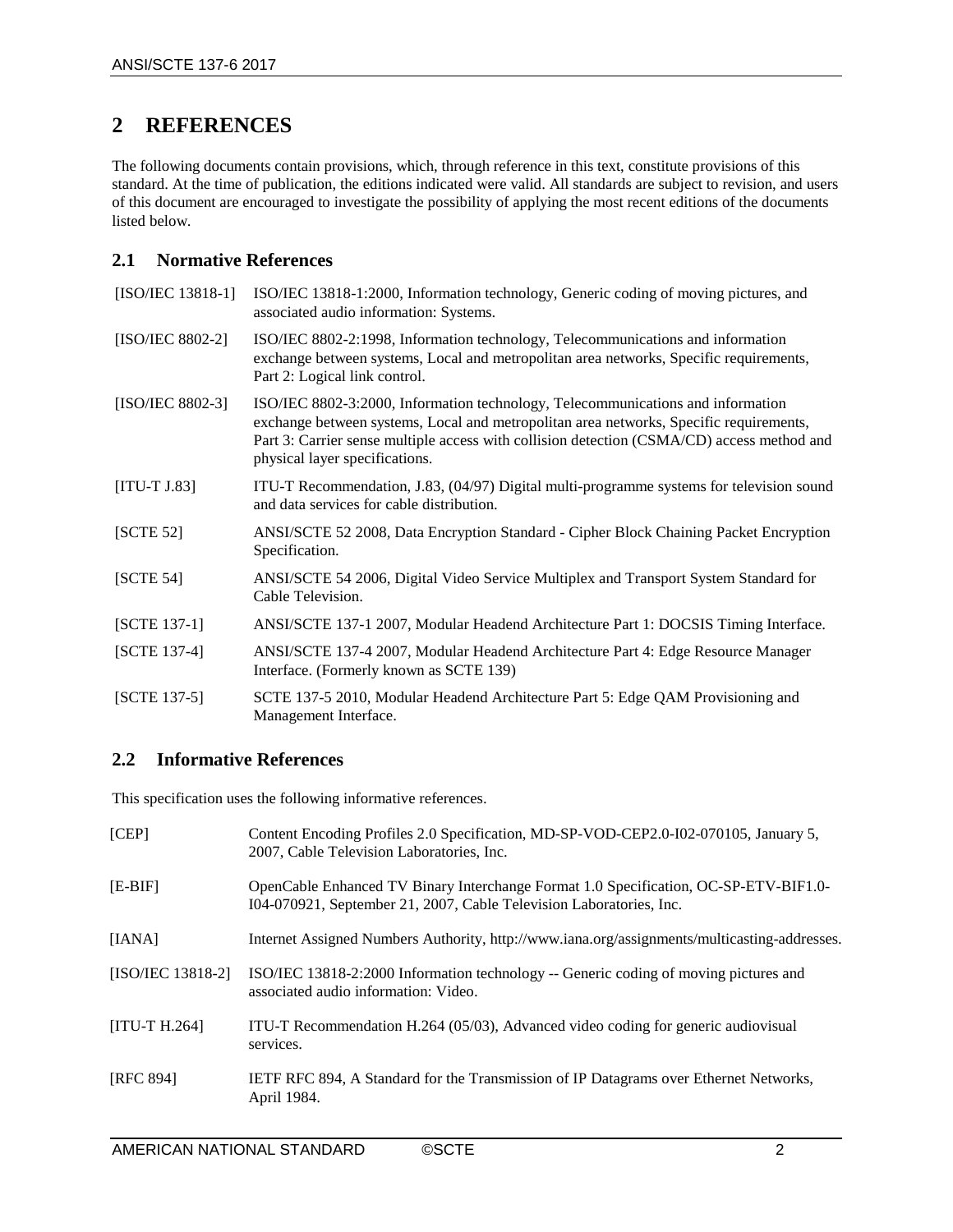<span id="page-6-2"></span><span id="page-6-1"></span>

| [SCTE 18]        | ANSI/SCTE 18 2007, Emergency Alert Messaging for Cable.                                                      |
|------------------|--------------------------------------------------------------------------------------------------------------|
| <b>SCTE 1331</b> | ANSI/SCTE 133 2007, Downstream RF Interface.                                                                 |
| [SCTE 137-7]     | SCTE 137-7 2010, Modular Headend Architecture Part 7: EOAM Architectural Overview<br><b>Technical Report</b> |
| [SMPTE 421M]     | SMPTE 421M-2006 Television, VC-1 Compressed Video Bitstream Format and Decoding<br>Process.                  |

## <span id="page-6-3"></span><span id="page-6-0"></span>**2.3 Reference Acquisition**

- Cable Television Laboratories, Inc., 858 Coal Creek Circle, Louisville, CO 80027, Phone +1-303-661-9100, Fax +1-303-661-9199, http://www.cablelabs.com
- Internet Engineering Task Force (IETF) Secretariat, 46000 Center Oak Plaza, Sterling, VA 20166, Phone +1- $571-434-3500$ , Fax  $+1-571-434-3535$ , http://www.ietf.org.
- International Telecommunication Union Telecommunication Standardization Sector (ITU-T), http://www.itu.int/itu-t/
- International Organization for Standardization (ISO), [http://www.iso.org](http://www.iso.org/)
- Society of Cable Telecommunications Engineers (SCTE), 140 Philips Rd., Exton, PA 19341-1318, Phone: +1-610-363-6888, Fax: 610-363-5898, http://www.scte.org
- The Society of Motion Picture and Television Engineers (SMPTE), 3 Barker Ave., White Plains, NY 10601, +1-914-761-1100, [http://www.smpte.org](http://www.smpte.org/)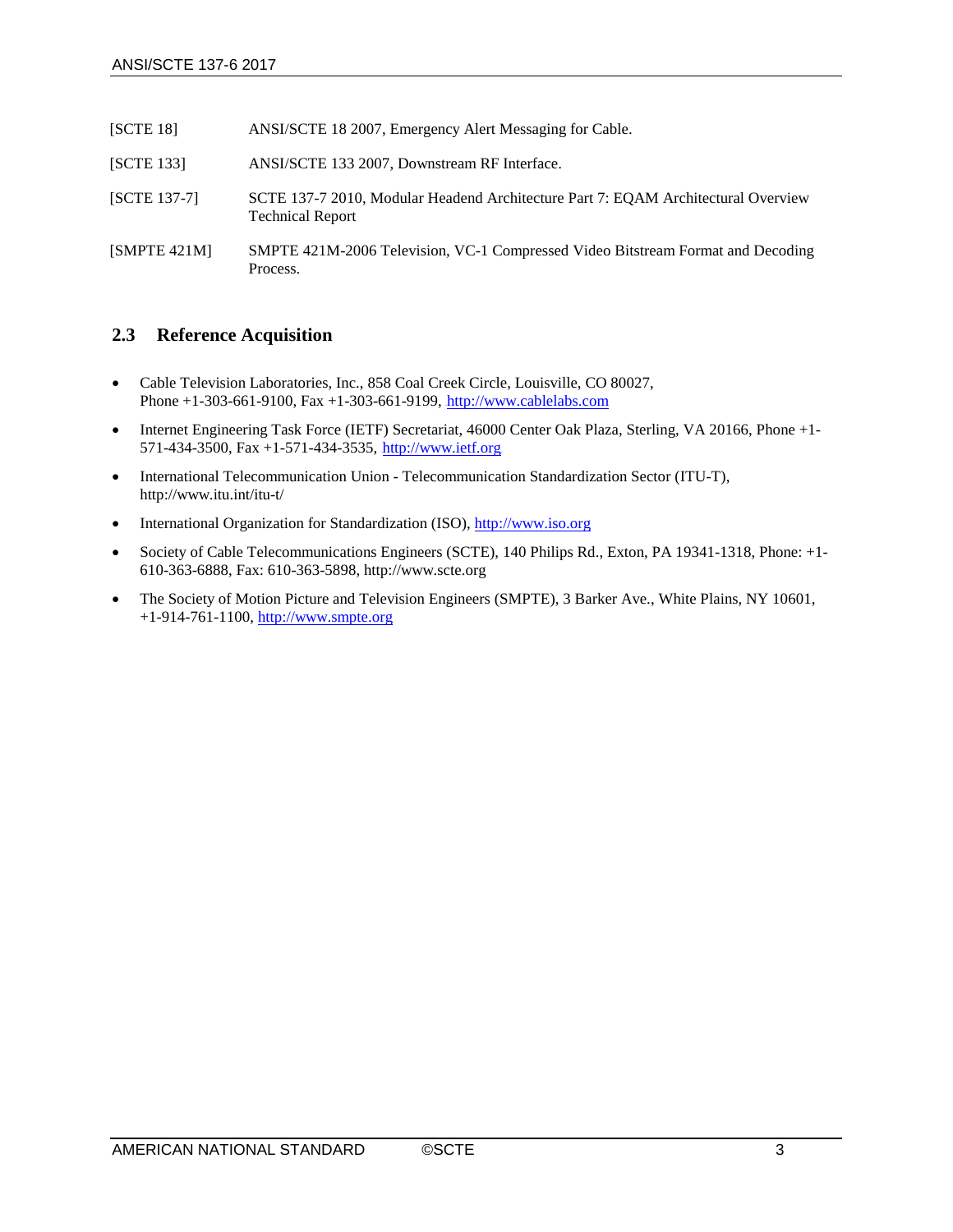## <span id="page-7-0"></span>**3 TERMS AND DEFINITIONS**

This specification uses the following terms:

| CA_descriptor        | Conditional Access descriptor, as defined in ISO/IEC 13818-1. Each CA_descriptor<br>provides the PID for EMMs for a particular conditional access system.                                                                                                      |  |  |  |
|----------------------|----------------------------------------------------------------------------------------------------------------------------------------------------------------------------------------------------------------------------------------------------------------|--|--|--|
| <b>Edge QAM</b>      | A head-end or hub device that receives packets of digital video or data from the operator<br>network. It re-packetizes the video or data into an MPEG transport stream and digitally<br>modulates the transport stream onto a downstream RF carrier using QAM. |  |  |  |
| ERMI-1               | A registration interface between an ERM and an EQAM defined in [SCTE 137-4]. This<br>interface is used to register and unregister EQAM resources (i.e., QAM channels) with an<br>ERM.                                                                          |  |  |  |
| ERMI-2               | A control interface between an EQAM and an ERM defined in [SCTE 137-4]. This<br>interface is used by an ERM to request QAM channel resource from an EQAM, and by<br>an EQAM to deliver resources to an ERM.                                                    |  |  |  |
| <b>MAC Domain</b>    | A grouping of layer two devices that can communicate with each other without using<br>bridging or routing. In DOCSIS, a MAC domain is the group of CMs that are using<br>upstream and downstream channels linked together through a MAC forwarding entity.     |  |  |  |
| <b>Service Group</b> | An HFC service group (also known as a service group) is a portion of an HFC access<br>network used to deliver a set of services to a population of cable modems that share a<br>common spectrum of RF channels.                                                |  |  |  |
| <b>Jitter</b>        | Variability in the delay of a stream of incoming packets making up a flow, such as a<br>voice communication.                                                                                                                                                   |  |  |  |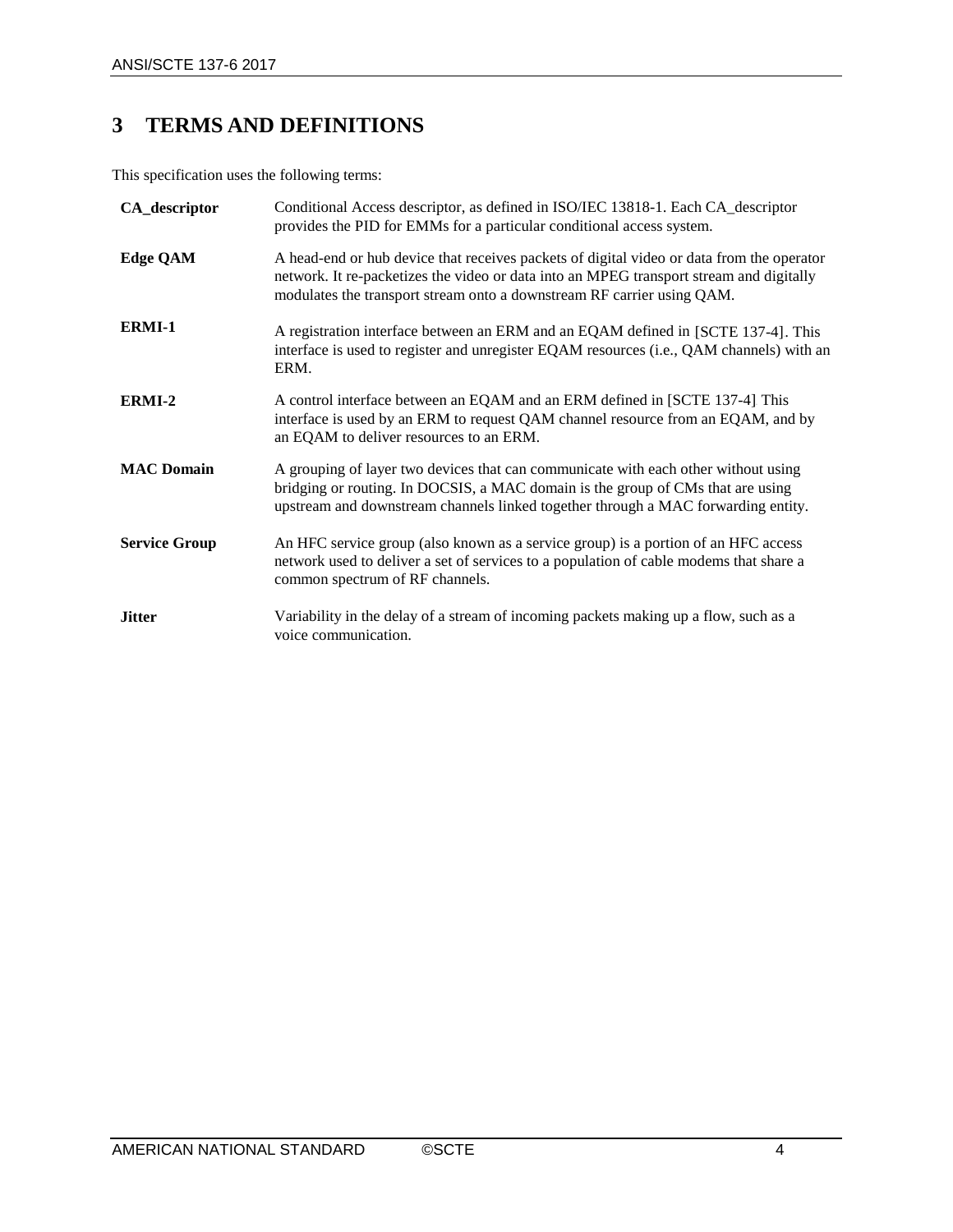## <span id="page-8-0"></span>**4 ABBREVIATIONS AND ACRONYMS**

This specification uses the following abbreviations:

| <b>ARP</b>    | <b>Address Resolution Protocol</b>                      |  |  |
|---------------|---------------------------------------------------------|--|--|
| <b>ASM</b>    | Any Source Multicast                                    |  |  |
| <b>AVC</b>    | <b>Advanced Video CODEC</b>                             |  |  |
| CA            | <b>Conditional Access</b>                               |  |  |
| <b>CAS</b>    | <b>Conditional Access System</b>                        |  |  |
| <b>CAT</b>    | <b>Conditional Access Table</b>                         |  |  |
| <b>CBR</b>    | <b>Constant Bit Rate</b>                                |  |  |
| <b>DSM-CC</b> | Digital Storage Media Command and Control               |  |  |
| <b>DTS</b>    | Decoding Timestamp                                      |  |  |
| <b>DVB</b>    | Digital Video Broadcasting                              |  |  |
| EBIF          | <b>Enhanced TV Binary Interchange Format</b>            |  |  |
| <b>ECM</b>    | <b>Entitlement Control Message</b>                      |  |  |
| <b>ECMG</b>   | <b>ECM</b> Generator                                    |  |  |
| <b>EMM</b>    | <b>Entitlement Management Message</b>                   |  |  |
| <b>EMMG</b>   | <b>EMM</b> Generators                                   |  |  |
| <b>EQAM</b>   | Edge QAM                                                |  |  |
| <b>ERM</b>    | <b>Edge Resource Manager</b>                            |  |  |
| <b>ERMI</b>   | <b>Edge Resource Management Interfaces</b>              |  |  |
| ES            | <b>Elementary Stream</b>                                |  |  |
| <b>EISS</b>   | Element used to create ETV Integrated Signaling Streams |  |  |
| <b>ETV</b>    | <b>Enhanced Television</b>                              |  |  |
| <b>HD</b>     | <b>High Definition</b>                                  |  |  |
| <b>IANA</b>   | <b>Internet Assigned Numbers Authority</b>              |  |  |
| <b>ICMP</b>   | <b>Internet Control Message Protocol</b>                |  |  |
| NODE          | Institute of Electrical and Electronics Engineers       |  |  |
| <b>IGMP</b>   | <b>Internet Group Management Protocol</b>               |  |  |
| IP            | <b>Internet Protocol</b>                                |  |  |
| <b>ISO</b>    | International Organization for Standardization          |  |  |
| <b>MPEG</b>   | Moving Picture Experts Group                            |  |  |
| <b>MPTS</b>   | Multiple Program Transport Stream                       |  |  |
| <b>PAT</b>    | <b>Program Association Table</b>                        |  |  |
| <b>PCR</b>    | Program Clock Reference                                 |  |  |
| <b>PID</b>    | Packet Identifier                                       |  |  |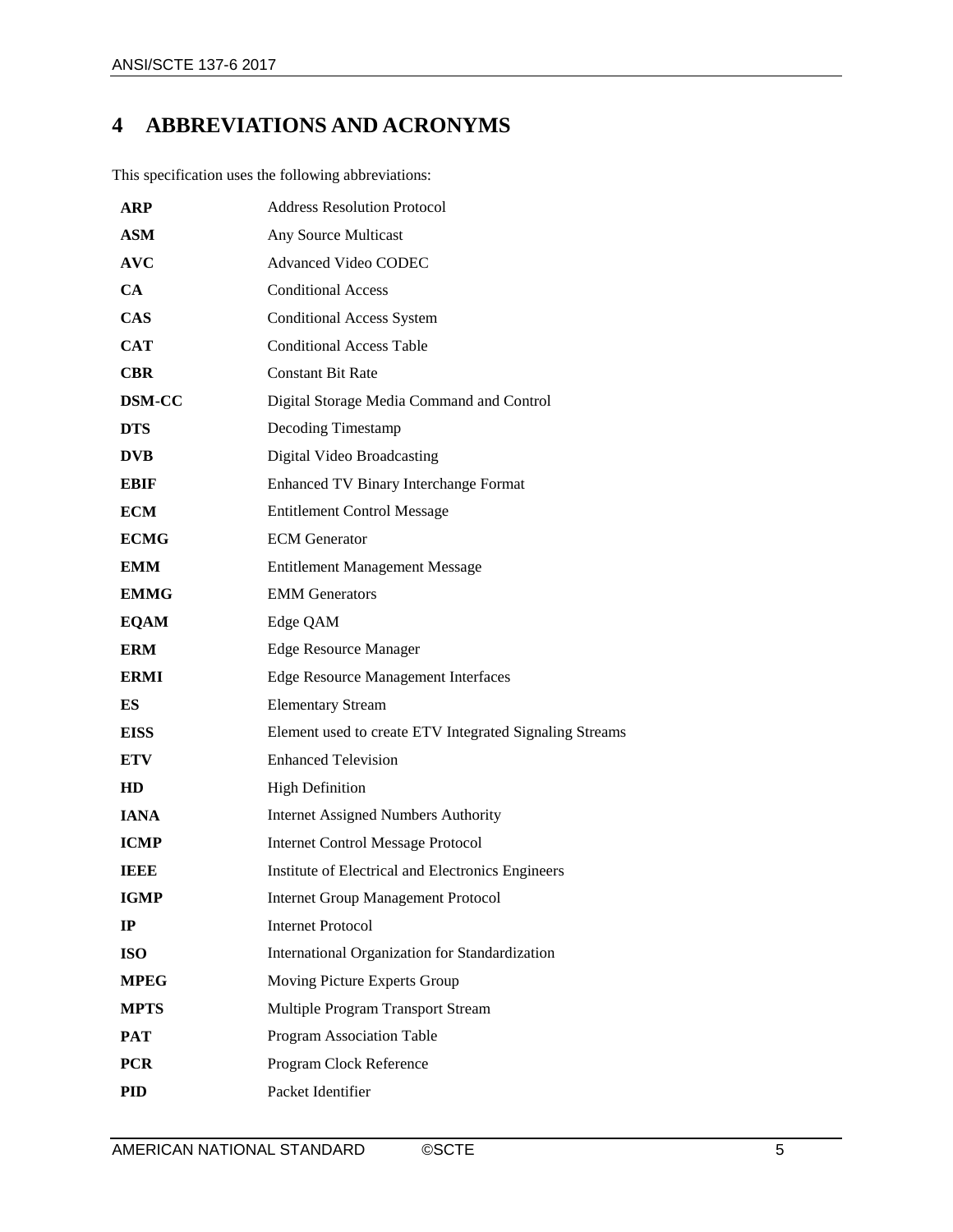| <b>PMT</b>  | Program Map Table                         |
|-------------|-------------------------------------------|
| <b>PSI</b>  | Program Specific Information              |
| <b>PTS</b>  | <b>Presentation Timestamp</b>             |
| QAM         | Quadrature Amplitude Modulator            |
| RF          | Radio Frequency                           |
| <b>RFC</b>  | <b>Request for Comment</b>                |
| <b>RTP</b>  | Real-time Transport Protocol.             |
| SD          | <b>Standard Definition</b>                |
| <b>SDV</b>  | Switched Digital Video                    |
| <b>SPTS</b> | Single Program Transport Stream           |
| <b>SSM</b>  | Source Specific Multicast                 |
| <b>STB</b>  | Set-top Box                               |
| TS          | <b>Transport Stream</b>                   |
| <b>TSDT</b> | <b>Transport Stream Description Table</b> |
| TSID        | <b>Transport Stream Identifier</b>        |
| <b>UDP</b>  | <b>User Datagram Protocol</b>             |
| <b>VBR</b>  | Variable Bit Rate                         |
| VOD         | Video on Demand                           |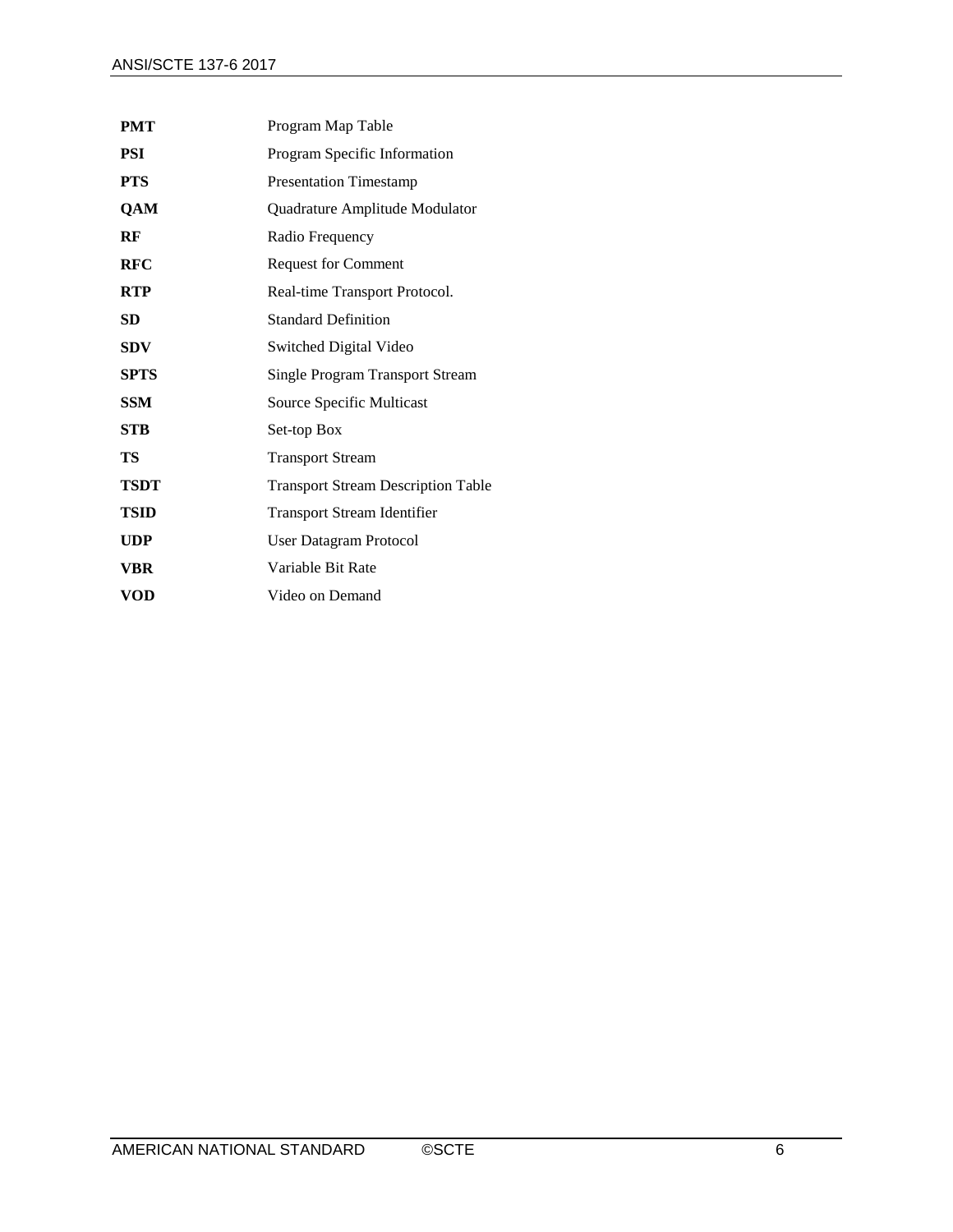## <span id="page-10-0"></span>**5 TECHNICAL OVERVIEW**

The role of the EQAM in the video-on-demand and switched-digital-video architecture is to receive an IP unicast or multicast stream containing MPEG transport stream packets, and then produce that transport stream on one or more RF outputs for transmission over the hybrid fiber-coax cable plant.

## <span id="page-10-1"></span>**5.1 Video EQAM Reference Architecture**

### <span id="page-10-2"></span>**5.1.1 Video EQAM Block Diagram**

Figure 5–1 shows a conceptual block diagram of a video EQAM. The EQAM has a management and control interface through which configuration messages, resource management traffic, and network management information pass. It also has one or more input interfaces upon which the IP-encapsulated MPEG transport streams arrive. Those input interfaces feed input transport stream processing blocks that handle de-multiplexing the individual transport streams (based on UDP destination port number or IP multicast address information) from the input interface, providing de-jittering of those transport streams, and routing them to the appropriate QAM channel processing blocks.

Each QAM Channel Processing block handles the generation of an output MPTS for a single QAM channel. It could be in passthrough mode, in which case it accepts a single MPEG Transport Stream from the input TS processing block, performs minimal processing, and forwards it to the QAM channel for modulation and transmission. Alternatively, it could be in multiplexing mode, in which case it accepts a number of input transport streams (SPTS and/or MPTS), selects certain programs from those inputs, can perform program number remapping and PID remapping, generates PSI information, and multiplexes the selected programs into an output MPTS, which is then forwarded to the QAM channel for modulation and transmission.

Each physical RF Port on the output of the EQAM may produce multiple QAM channels (this example shows four), although that is not a required functionality in this specification.

The EQAM may be subdivided internally into multiple QAM Processing Blocks in which each input interface and output RF port is associated with a single QAM Processing Block. In this case, the input transport streams arriving at an input interface associated with one QAM Processing Block cannot be routed to RF Ports associated with a different QAM Processing Block. This might be the case for an EQAM implemented as a series of linecards in a chassis that provides a single management and control interface.

In the case where the EQAM can route any input transport stream to any QAM Channel, the EQAM could be considered to be implemented as a single QAM processing block.

This example shows three input interfaces and four RF Ports (each producing four QAM channels) per QAM Processing Block. This is simply meant as an illustrative example.

This block diagram is intended to provide insight into the functionality provided by the video EQAM; it is not intended to mandate a particular internal architecture or implementation.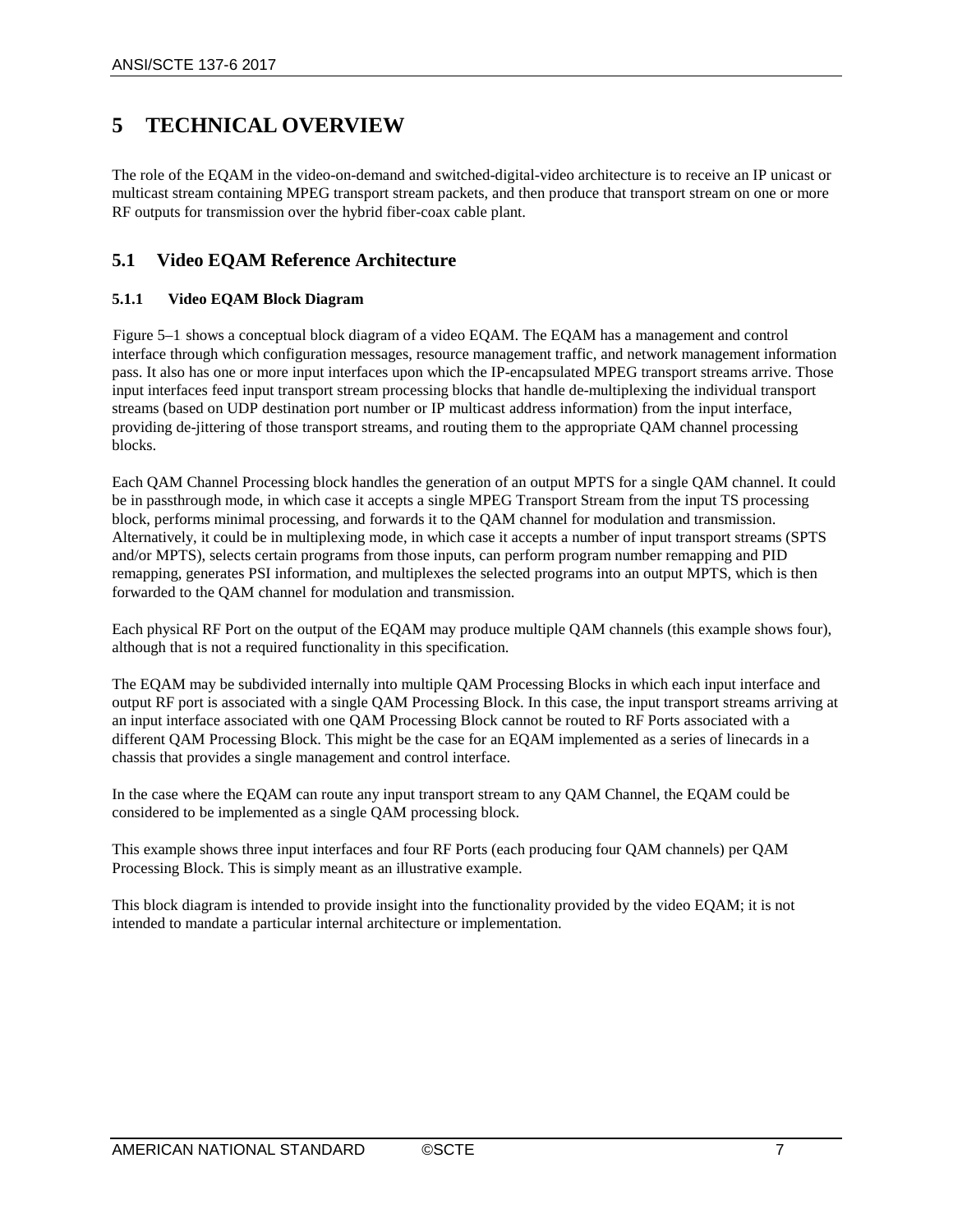

\* Includes Data i/f demux, TS dejitter, TS routing

*Figure 5–1 - Video EQAM Block Diagram*

#### <span id="page-11-1"></span><span id="page-11-0"></span>**5.1.2 Static vs. Dynamic Sessions**

The term "session" in the context of an EQAM supporting VOD and SDV refers to the mapping of a single input transport stream (SPTS or MPTS), arriving encapsulated in UDP/IP, to a single output transport stream that is modulated on a particular QAM carrier.

The video EQAM supports two mechanisms for the establishment of sessions.

The first mechanism is invoked during initial boot-up and configuration, or during a maintenance window, and involves the EQAM being pre-configured to map particular input streams to particular output streams. This mechanism is called "static port mapping," "static session setup," or "table mode." In a static port mapping, the EQAM is provided with a particular UDP destination port number upon which to expect to receive a particular input SPTS, and an output QAM channel and MPEG Program Number that is to be the destination for the program contained in the input SPTS. When packets with the specified UDP destination port number are received on any input data interface within the QAM Processing Block associated with the specified QAM channel, the EQAM extracts the MPEG-TS packets and begins the processing steps that will result in those MPEG-TS packets being transmitted out the specified QAM channel, using the specified MPEG Program Number. If no packets are received with the designated UDP destination port number, the EQAM simply does not forward any MPEG packets for that program. In a static port mapped environment, each QAM channel on the EQAM might be configured with a large number of static port maps, only a handful of which might be in use at any given time.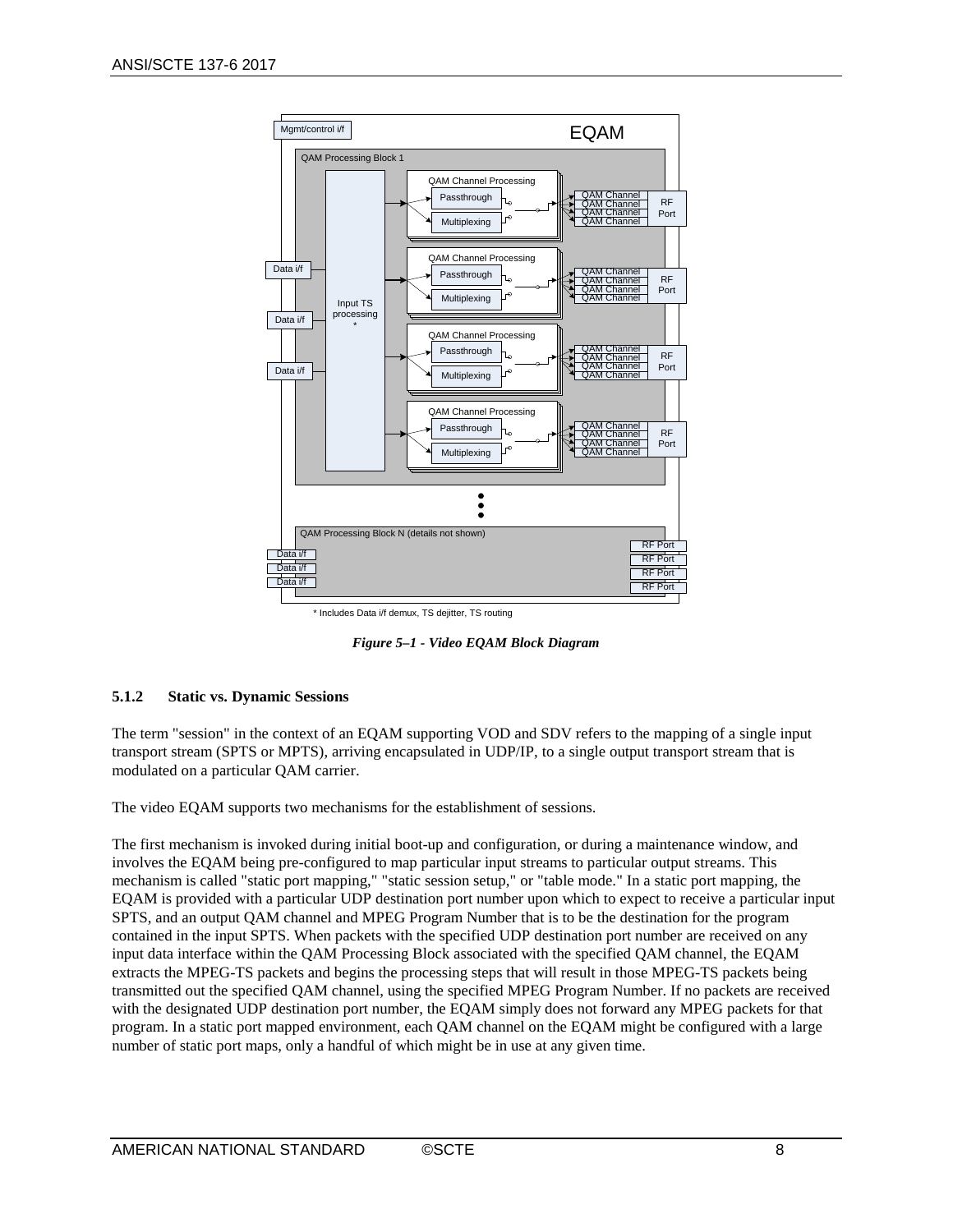The second mechanism is invoked at run-time, whenever a new SDV or VOD session needs to be transported by the EQAM. An external Edge Resource Manager (ERM) explicitly signals to the EQAM the details for the session, using a session setup message and, once the session is no longer needed, signals for the EQAM to tear down the session.

There are several different types of "dynamic sessions" that can be established on an EQAM to support a number of different applications.

In support of dynamic sessions, a QAM channel provides two modes: multiplexing mode and passthrough mode. In multiplexing mode, the QAM channel can simultaneously support several dynamic sessions (and potentially even a mix of static and dynamic sessions). In passthrough mode, the QAM channel only supports a single dynamic session. When there are no sessions active on a particular QAM channel, the channel is considered to be in an "idle" state, and only MPEG null packets and PAT are produced on the output. The first session to be created brings the QAM channel out of the idle state and selects which mode it will operate in.

When in multiplexing mode, dynamic multiplexing sessions can be created that map one or all of the programs from an input transport stream into an output multiplex. The output multiplex will generally contain multiple programs associated with multiple sessions. In many cases, each session will require the EQAM to remap the PIDs from the input program(s) to new PID values in order to prevent conflicts between the various sessions. For multiplexing sessions, only the MPEG packets corresponding to the elementary streams described in the PMT for each program will be multiplexed into the output transport stream. Any other MPEG packets arriving in the input transport stream will be discarded. At regular intervals, the EQAM will generate output PMTs and a PAT for the output multiplex, based on the PATs and PMTs that it receives on the input transport streams.

When in passthrough mode, the single dynamic passthrough session maps an entire input transport stream to an output QAM with minimal processing. For the passthrough session, each MPEG packet arriving on the input transport stream is expected to be produced on the output QAM channel in the order in which it was received.

An EQAM is required to support both the static session setup as well as the dynamic session setup. However, a compliant EQAM might not support both simultaneously.

#### <span id="page-12-0"></span>**5.1.3 Input TS Processing**

The EQAM supports one or more input interfaces, each of which is capable of receiving multiple MPEG-2 transport streams encapsulated in UDP/IP/Ethernet.

In order to accommodate variability in the inter-packet interval (jitter) on the input interfaces, the EQAM provides a de-jittering function on the input transport streams. The de-jittering function ensures that, as long as the UDP/IP/Ethernet frames arrive within a configurable jitter tolerance window, the EQAM will be capable of forwarding the encapsulated MPEG packets via the output multiplex within the jitter bounds expected by the MPEG receiver (see [\[ISO/IEC 13818-1\]\)](#page-5-3). The EQAM performs de-jittering of the input transport streams at the session level. For example, if a session maps a single input program to an output multiplex, the EQAM ensures that the MPEG packets for that program are de-jittered appropriately. If a session maps an entire input MPTS to an output TS or output multiplex, the EQAM ensures that the entire MPTS is de-jittered, without altering the order of the MPEG packets within the MPTS.

The EQAM will route the incoming MPEG packets to the appropriate output QAM channels based on the sessions that are currently active on the EQAM.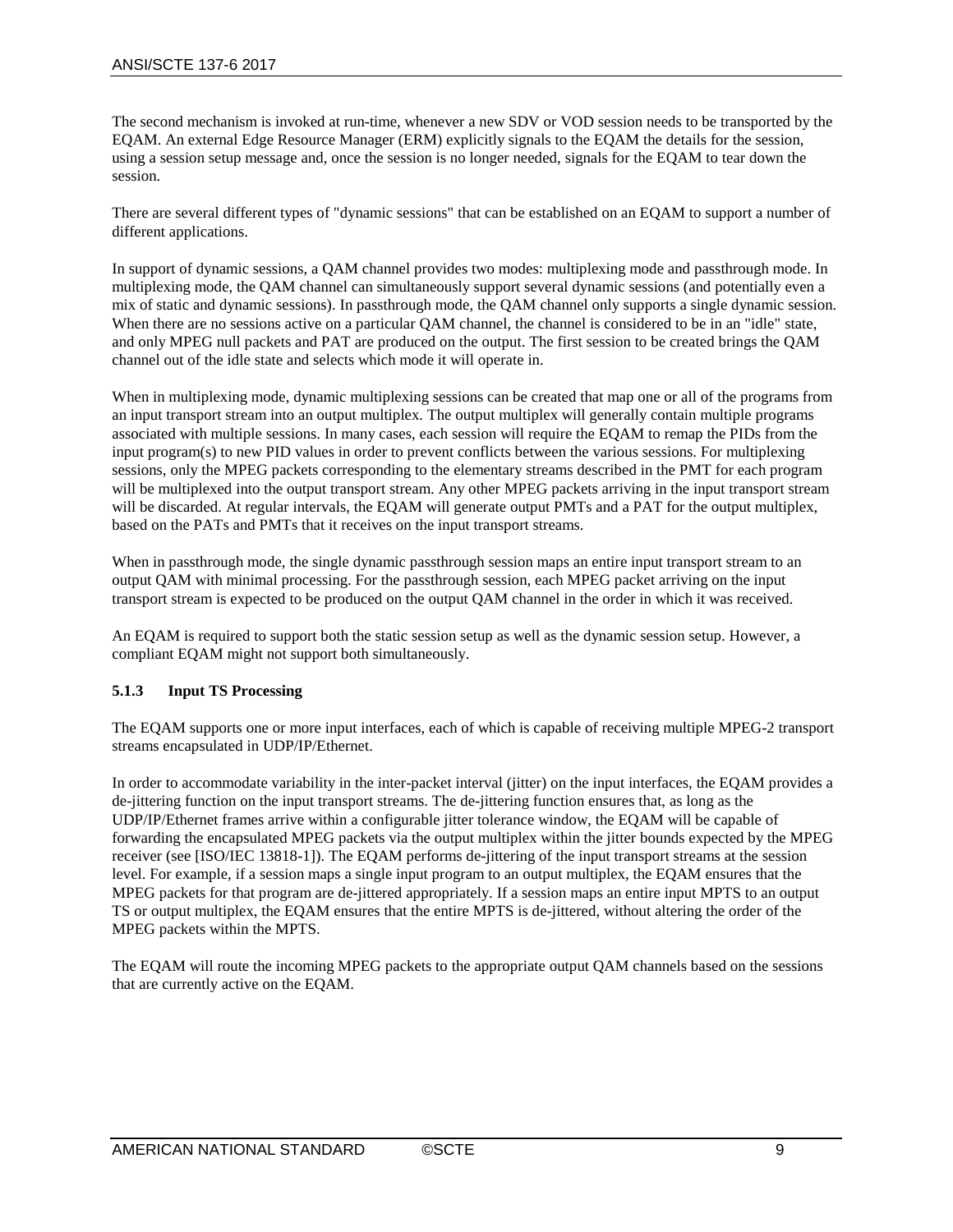#### <span id="page-13-0"></span>**5.1.4 QAM Channel Processing**

As described above, each QAM channel that is not in the "idle" state is operating in one of two modes: multiplexing mode or passthrough mode, based on the type of session(s) that are active for the channel.

#### *5.1.4.1 Multiplexing Mode*

In multiplexing mode, the QAM channel generates an MPEG-2 compliant transport stream that contains programs from a number of different input transport streams. Sessions can either map a single program from an input transport stream (an SPTS, or a specific program de-multiplexed from an MPTS) to the output, in which case the program is mapped to a specific output program number, or they can map an entire input transport stream to the output, in which case the input programs are carried through without program number changes. A session can ask for PID remapping so that the EQAM can guarantee that there are no PID conflicts on the output, or it can ask for no PID remapping, in which case it is assumed that the incoming program(s) will not conflict with other programs in the output multiplex. In order to facilitate the use of "no PID remapping" in cases where it is needed, the EQAM supports operatorconfigured "Reserved PID Ranges" that the EQAM will not use as output PIDs for remapping. Thus, if the no PID remapping sessions utilize PIDs in the Reserved PID Ranges, they will at least be assured that they will not conflict with sessions for which the EQAM *is* performing PID remapping. In multiplexing mode, only those PIDs that are listed in the PMTs for the input programs will be included in the output multiplex.

The EQAM generates PAT and PMTs for the output multiplex at a configured rate. The output PAT will contain the configured TSID for the QAM channel as well as the list of programs contained in the multiplex. The output PMT for each program will carry all information from the corresponding input PMT with any PID and program number changes.

The EQAM will perform PCR correction on the output programs per [\[ISO/IEC 13818-1\].](#page-5-3)

#### *5.1.4.2 Passthrough Mode*

In passthrough mode, the QAM channel supports a single session that routes an entire input transport stream to the QAM channel with minimal processing. The QAM channel performs MPEG null packet stuffing, when necessary, in order to create an output transport stream at the QAM channel information bit rate, and it performs PCR correction in order to provide a clock reference that complies with [\[ISO/IEC 13818-1\].](#page-5-3) Additionally, the QAM channel modifies the TSID in the PAT packets for the transport stream in order to advertise the TSID configured for the QAM channel.

#### <span id="page-13-1"></span>**5.1.5 Redundancy**

For dynamic sessions delivered to the EQAM via IP multicast, a redundancy mechanism is defined. If an EQAM supports this redundancy mechanism, it can accept a list of two or more multicast options to receive the input transport stream. Each multicast option is described by a unique source address, group address, input interface tuple, and is provided in a rank-ordered list. The EQAM utilizes the highest ranked multicast option until it experiences a session loss timeout due to lack of data. Upon session loss, the EQAM selects the next-highest ranked multicast option.

#### <span id="page-13-2"></span>**5.1.6 Summary of Session Types**

The following tables summarize the different session types that are defined as in scope of this specification. These tables are intended to be informative, and as such, do not on their own imply any requirements on the EQAM beyond those that are detailed in the normative sections of this specification. In the event that there is any discrepancy between what is presented in these tables and what is defined as normative requirements, the normative requirements take precedence.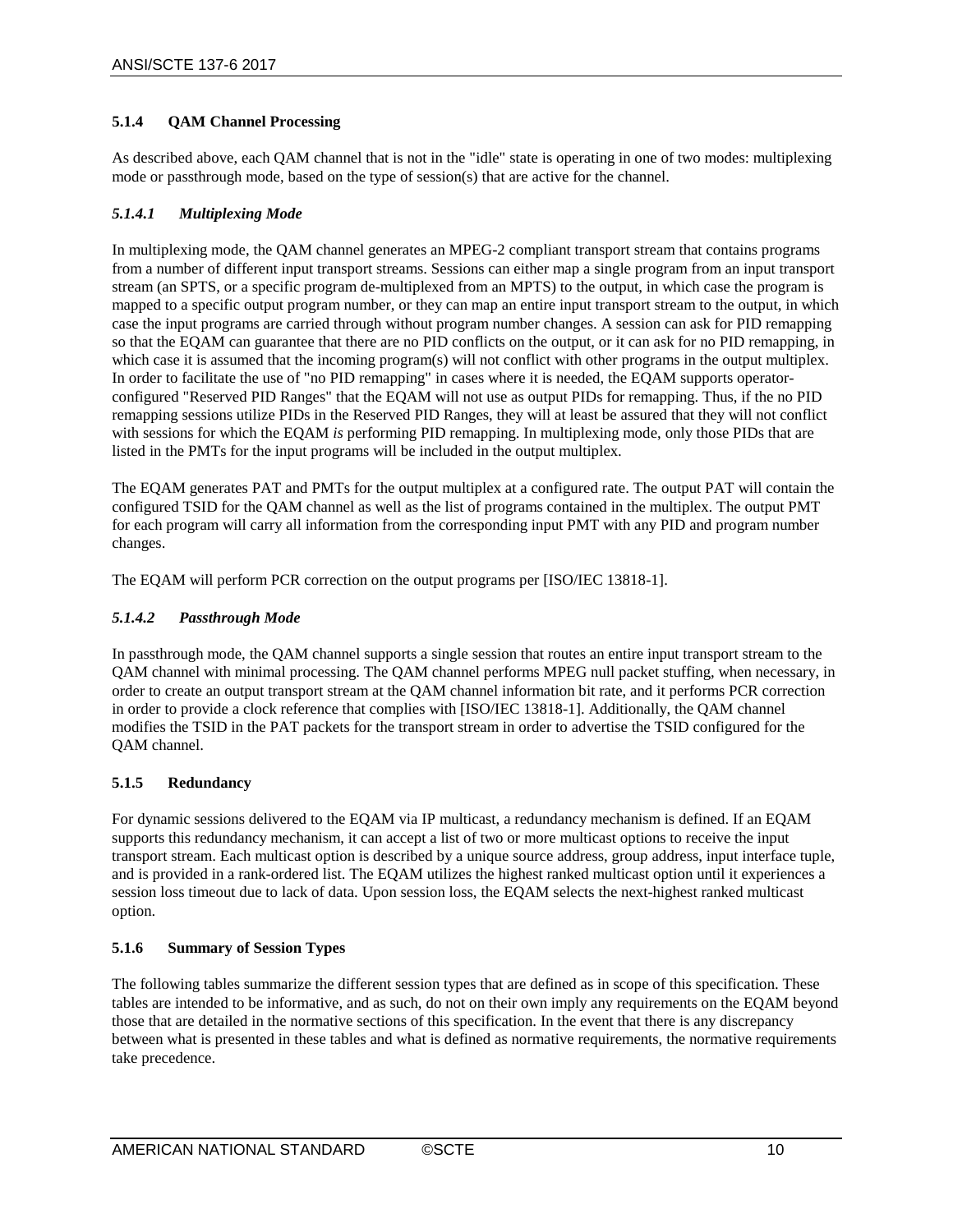<span id="page-14-0"></span>

| <b>QAM</b><br><b>Channel</b><br>Mode | TS Type                | <b>PID</b><br><b>Remapping</b> | <b>Program</b><br><b>Selection</b><br><b>Signaling</b> | <b>Input IP</b><br><b>Addressing</b> | <b>EQAM</b><br>Requirement | <b>Use Case</b>                                                        |
|--------------------------------------|------------------------|--------------------------------|--------------------------------------------------------|--------------------------------------|----------------------------|------------------------------------------------------------------------|
| Passthrough                          | SPTS or<br><b>MPTS</b> | No-remapping                   | All Programs                                           | Unicast or<br>Multicast              | Required                   | Pre-groomed,<br>pre-muxed, pre-<br>encrypted, ad-<br>inserted streams  |
| Multiplexing                         | <b>SPTS</b>            | Remapping or<br>No-remapping   | Either Single<br>Program or All<br>Programs            | Unicast or<br>Multicast              | Required                   | VOD, SDV,<br>minicarousel.<br>video rich<br>navigation                 |
| Multiplexing                         | <b>MPTS</b>            | No-remapping                   | All Programs                                           | Unicast or<br>Multicast              | Required                   | Client DPI<br>applications                                             |
| Multiplexing                         | <b>MPTS</b>            | Remapping                      | Either Single<br>Program or All<br>Programs            | Unicast or<br>Multicast              | Recommended                | <b>Broadcast</b><br>streams, pre-<br>groomed<br>streams, MPTS<br>demux |
| Multiplexing                         | <b>MPTS</b>            | No-remapping                   | Single Program                                         | Unicast or<br>Multicast              | Optional                   | Grooming of<br>pre-muxed<br>streams                                    |

*Table 5–1 - Summary of Dynamic Session Types*

*Table 5–2 - Summary of Static Session Types*

<span id="page-14-1"></span>

| <b>OAM</b><br><b>Channel</b><br>Mode | <b>TS Type</b> | <b>PID</b><br><b>Remapping</b> | Program<br><b>Selection</b><br><b>Signaling</b> | <b>Input IP</b><br><b>Addressing</b> | <b>EOAM</b><br>Requirement | <b>Use Case</b>            |
|--------------------------------------|----------------|--------------------------------|-------------------------------------------------|--------------------------------------|----------------------------|----------------------------|
| Multiplexing                         | <b>SPTS</b>    | Remapping                      | Single Program                                  | Unicast                              | Required                   | Legacy table-<br>based VOD |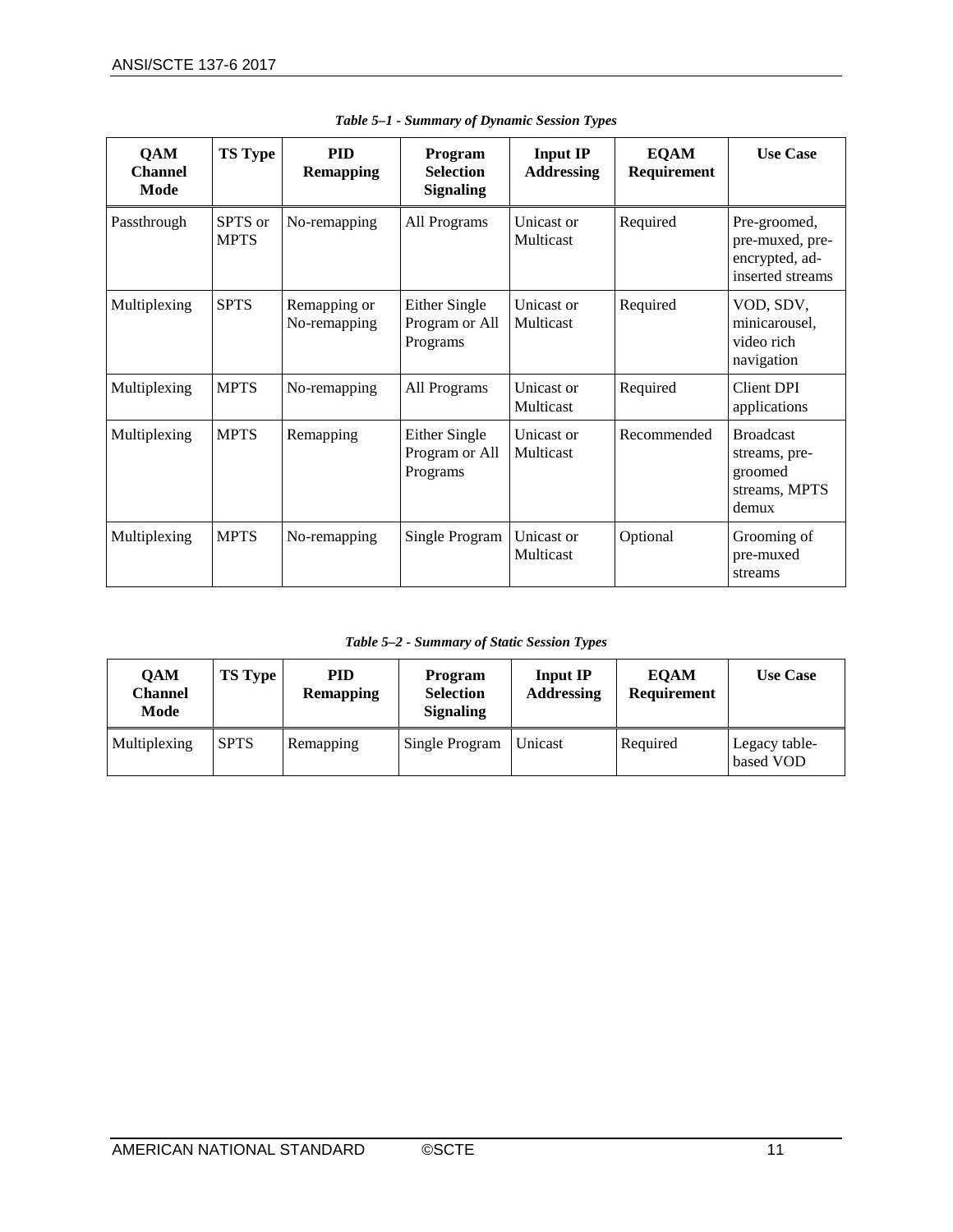## <span id="page-15-0"></span>**6 STREAM INPUT SPECIFICATIONS**

This section specifies the video EQAM stream input Ethernet interfaces, video stream over MPEG-2 transport stream/IP/UDP encapsulation, unicast, multicast, and network de-jittering specifications.

Any reference to IP in this specification is to be interpreted as IPv4. Support for IPv6 is not in scope for this version of the specification.

## <span id="page-15-1"></span>**6.1 Stream Input Ethernet Interface Specifications**

The EQAM MUST provide Ethernet interfaces for the data plane stream inputs. The Ethernet interfaces of the EQAM SHOULD be [ISO/IEC 8802-2]/IEEE 802.2 compliant. The Ethernet interfaces of the EQAM MUST be [ISO/IEC 8802-2]/IEEE 802.3 compliant.

The data plane Ethernet interfaces of the EQAM MUST support UDP/IP, ICMP, and ARP protocols. The EQAM SHOULD support "gratuitous ARP," in which ARP responses are sent periodically as announcements to avoid the possibility of EQAM IP/MAC addresses aging out of the ARP cache and/or Forwarding Database of upstream devices.

The EQAM MUST support data plane input streams that are encapsulated in the format of MPEG-2 Transport Stream over UDP/IP (MPEG2TS/UDP/IP), as specified in the next sub-section.

### <span id="page-15-2"></span>**6.2 MPEG-2 Transport Stream over IP Interface Specifications**

The transmission of MPEG-2 transport stream over IP is standardized by the IETF in RFC 2250 using RTP over UDP. Due to the embedded timestamps in the MPEG-2 transport stream, the RTP layer is not necessary in this application, and the much simpler MPEG-2 transport stream over UDP/IP (MPEG-2TS/UDP/IP) can be used for transmission of MPEG-2 transport streams over IP network transport.

The mapping of MPEG-2 transport packets directly on  $\text{UDP/IP}$  is shown in Figure 6–1 below.



*Figure 6–1 - MPEG-2 Transport Stream over UDP/IP*

<span id="page-15-3"></span>The MPEG-2 transport stream is split into groups of an integer number of packets, usually seven packets, which form the payload of the UDP datagram. The UDP header is 8-bytes, containing a 16-bit source UDP port number, a 16-bit destination UDP port number, a 16-bit UDP length, and a 16-bit UDP checksum. In typical UDP applications, the UDP port identifies from and to which application the message is sent. In this application, the destination UDP port for each MPEG-2 transport stream is selected by the Resource Manager and utilized by the EQAM to differentiate input streams. No "well-known" or "registered" ports, per [IANA], have been defined for this application.

The UDP datagram then forms the payload of an IP packet. The IP header includes the 32-bit source IP address, 32 bit destination IP address, and 16-bit header checksum.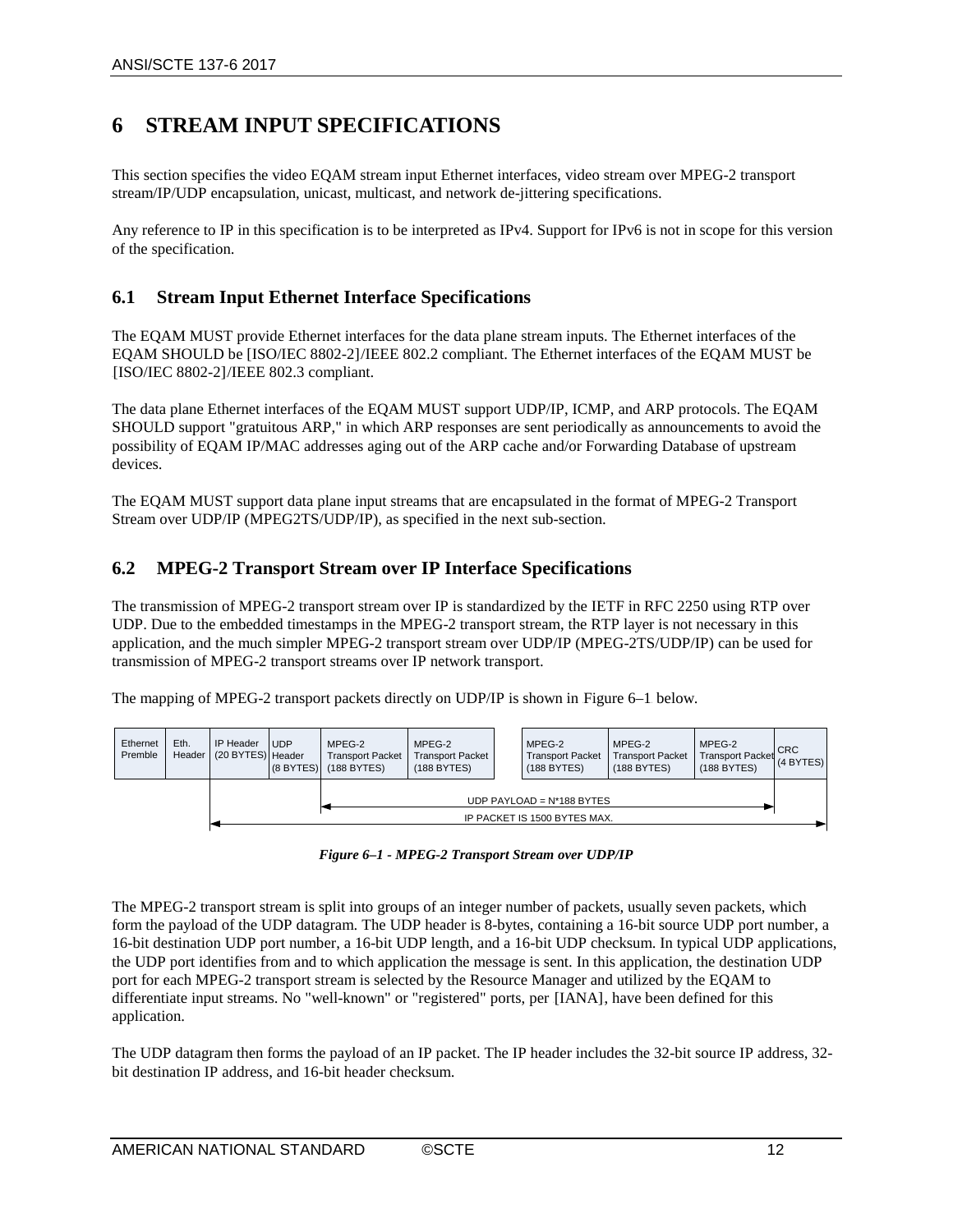The IP packet is then encapsulated in an Ethernet frame, per [RFC 894]. The Ethernet frame contains, among other fields, a source and a destination MAC address, which enable Ethernet network equipment to forward the frame to the appropriate destination.

The EQAM MUST be able to receive 188-byte packet MPEG-2 transport stream input over UDP/IP with up to seven MPEG-2 packets per UDP payload. The transport stream can be Single Program Transport Stream (SPTS) or Multiple Program Transport Stream (MPTS); each UDP datagram could contain MPEG packets from a single transport stream, which can be either SPTS or MPTS.

#### <span id="page-16-0"></span>**6.2.1 MPEG-2 Input Transport Streams**

The EQAM MUST support input MPEG-2 transport streams that may carry Standard Definition (SD) or High Definition (HD) video and other data streams.

Due to the nature of motion pictures and the compression algorithms, the encoded video program can be of Variable Bit Rate (VBR). When the video program is encapsulated into a MPEG-2 transport stream, it can be Constant Bit Rate (CBR) transport stream through null packet stuffing.

The EQAM MUST support CBR transport stream input. It is assumed that all transport streams are CBR, though video programs can be CBR or VBR.

There is no limitation on the input transport stream bit rate once it is within the bandwidth of the Ethernet interface.

The EQAM MUST be able to handle MPEG-2 Transport Stream, regardless of the content being carried; including video streams encoded with either MPEG-2, AVC/H.264, or VC-1 compression (either SD or HD), or data carousel.

Examples of data carousels are Mini Carousel for Switched Digital Video (SDV) services and ETV Data Carousel.

The SDV system transmits the Mini Carousel on all SDV QAM frequencies. The Mini Carousel is delivered to all edge SDV QAMs in an MPEG program format, complete with a PAT/PMT.

For Enhanced TV (ETV) application, the enhanced application data EBIF and signaling messages are encapsulated into the MPEG-2 transport stream through DSM-CC data carousel and delivered to the EQAM.

The EQAM MUST detect the input stream bit rate and make sure it is within the provisioned bandwidth. If the input stream bit rate exceeds the assigned bandwidth, EQAM MUST report back the bandwidth violation to the ERM via ERMI-2 (as designated in [\[SCTE 137-4\]\)](#page-5-5). It is the ERM that decides how to handle this event, such as letting the higher priority stream pass through and dropping the low priority stream, enabling the trans-rating, or fixing the problem in some other way.

The EQAM MUST support input transport streams carrying MPEG-2 compliant PSI including PAT and PMT.

The EQAM MUST support input transport streams in which the PCR interval is less than 100 ms per MPEG-2 transport System specifications [ISO/IEC 13818-1].

The EQAM MUST support pre-encrypted input MPEG-2 transport streams.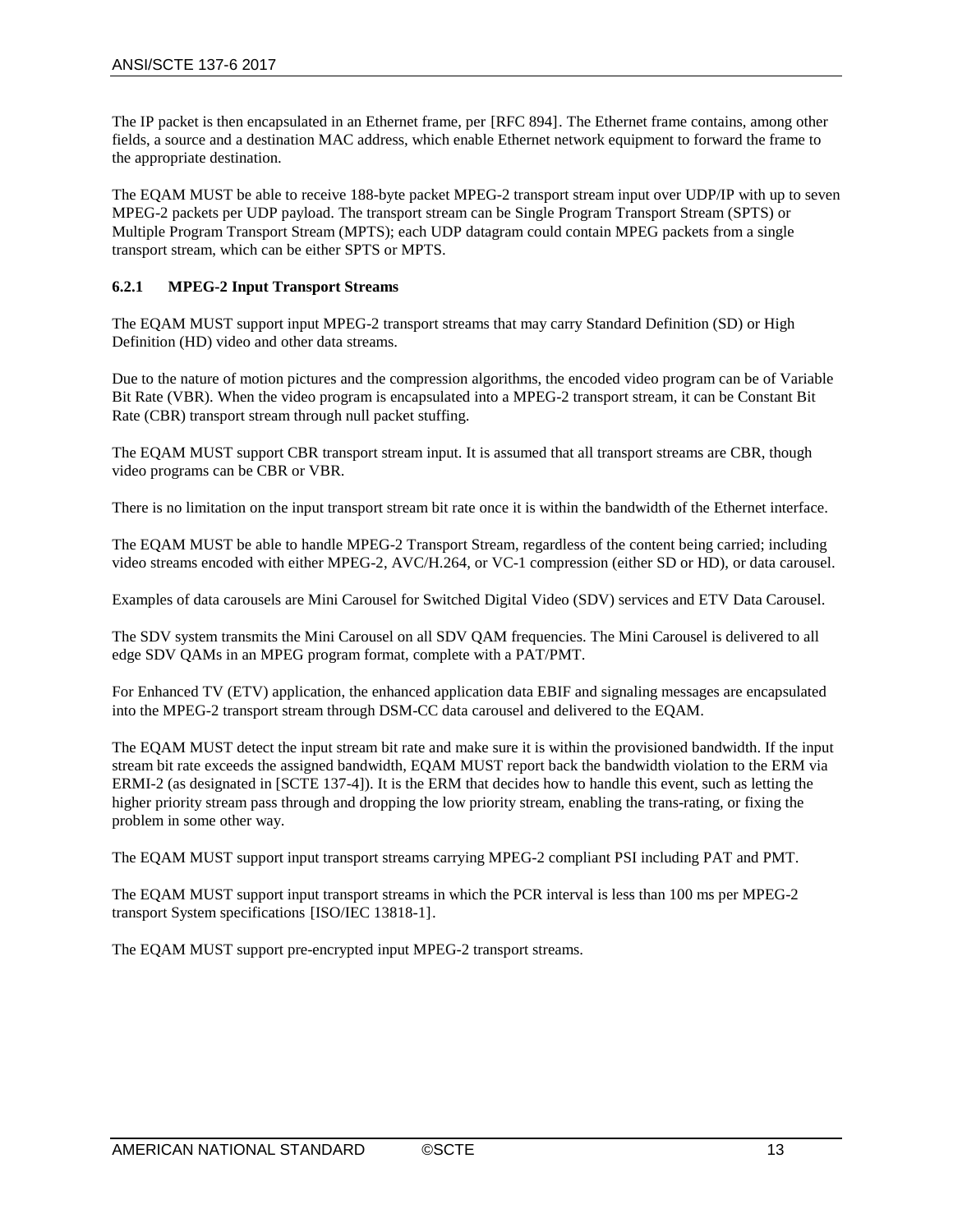#### <span id="page-17-0"></span>**6.2.2 IP Unicast and Multicast**

The EQAM MUST support input MPEG-2 transport stream over UDP/IP unicast through its Ethernet interfaces.

For dynamic sessions, each unicast input stream is identified uniquely through its combined destination IP address and UDP port number. For static sessions, the destination UDP port number is the primary identifier; the destination IP address could be any of the IP addresses associated with the QAM Processing Block.

The EQAM MUST support input MPEG-2 transport stream over UDP/IP multicast through its Ethernet interfaces.

The EQAM MUST be able to join multiple multicast groups using Any Source Multicast (ASM).

The EQAM MUST be able to join multiple multicast groups using Source Specific Multicast (SSM).

The EQAM MUST support either or both PIM or IGMPv3. EQAMs with no IP routing capability MUST support IGMPv3.

The EQAM MAY be able to support multiple sessions that join the same multicast group (same source and group in the case of SSM) on different interfaces within the same input map. If the EQAM does not support this functionality, it MUST reject the session setup.

#### <span id="page-17-1"></span>**6.2.3 Private Data Streams**

The EQAM MUST support private data that is carried in a PID, which is described in the PMT, along with other PIDs, to be included in the program stream. The program stream data rate is the summation of all the bit rates of all the PIDs that make up the program.

An example of the private data stream is the ETV EBIF data stream.

The EQAM is not required to support the introduction of private data streams (e.g., DVB-EIT) that are sent as separate MPEG2/UDP/IP input streams without PAT/PMT information.

#### <span id="page-17-2"></span>**6.3 Input Stream Network De-jittering Specification**

In VOD or SDV session-based applications, the stream delivery delay and jitter have significant impacts on channel change latency, on-demand program request latency, and other time sensitive services.

Carrying MPEG-2 transport packets over a switched or routed IP/Ethernet network introduces jitter. The jitter is mainly due to the delay variation as the IP packets travel through Ethernet switches and IP routers. Each Ethernet switch might delay a video packet from a few milliseconds up to 50 milliseconds. The EQAM is required to correct and remove this kind of network-induced jitter.

The EQAM MUST provide de-jittering for each input MPEG-2 transport stream to handle packet delay variation up to at least 100 milliseconds. The EQAM SHOULD provide de-jittering for each input MPEG-2 transport stream to handle packet delay variation up to at least 200 milliseconds.

The EQAM de-jitter buffer MUST be configurable from five milliseconds to the maximum limit. The de-jitter buffer configuration is set for the EQAM through the [SCTE 137-5] as a global (i.e., entire EQAM) configuration. The required de-jitter buffer depth is related to the data plane traffic network configuration.

This allows the de-jitter buffers to be tuned to provide the lowest possible latency based on the expected network iitter.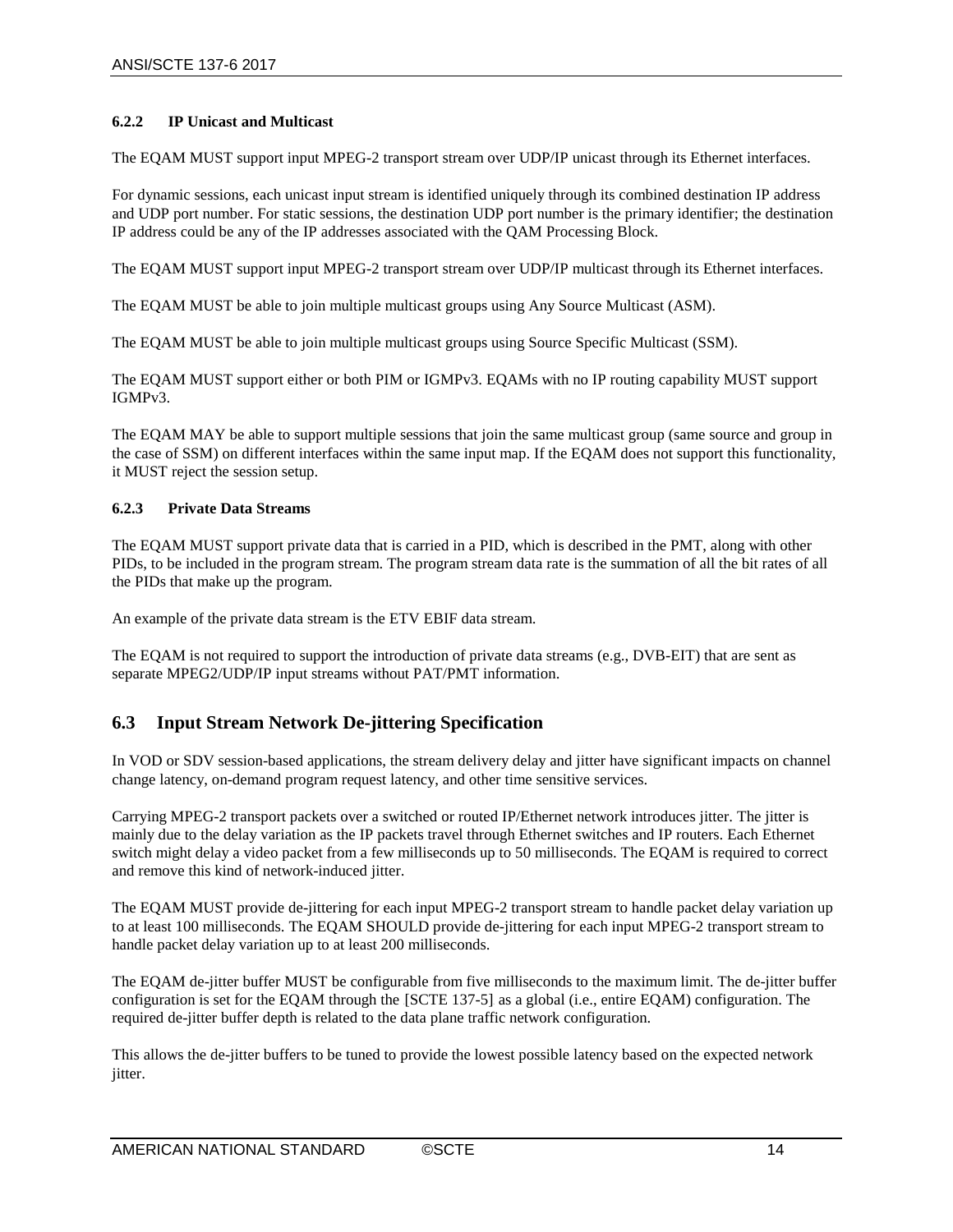The EQAM MUST detect de-jitter buffer overflow for static sessions and detect de-jitter buffer underflow and overflow for dynamic sessions.

The EQAM MUST report de-jitter buffer underflow and overflow events to the network management system.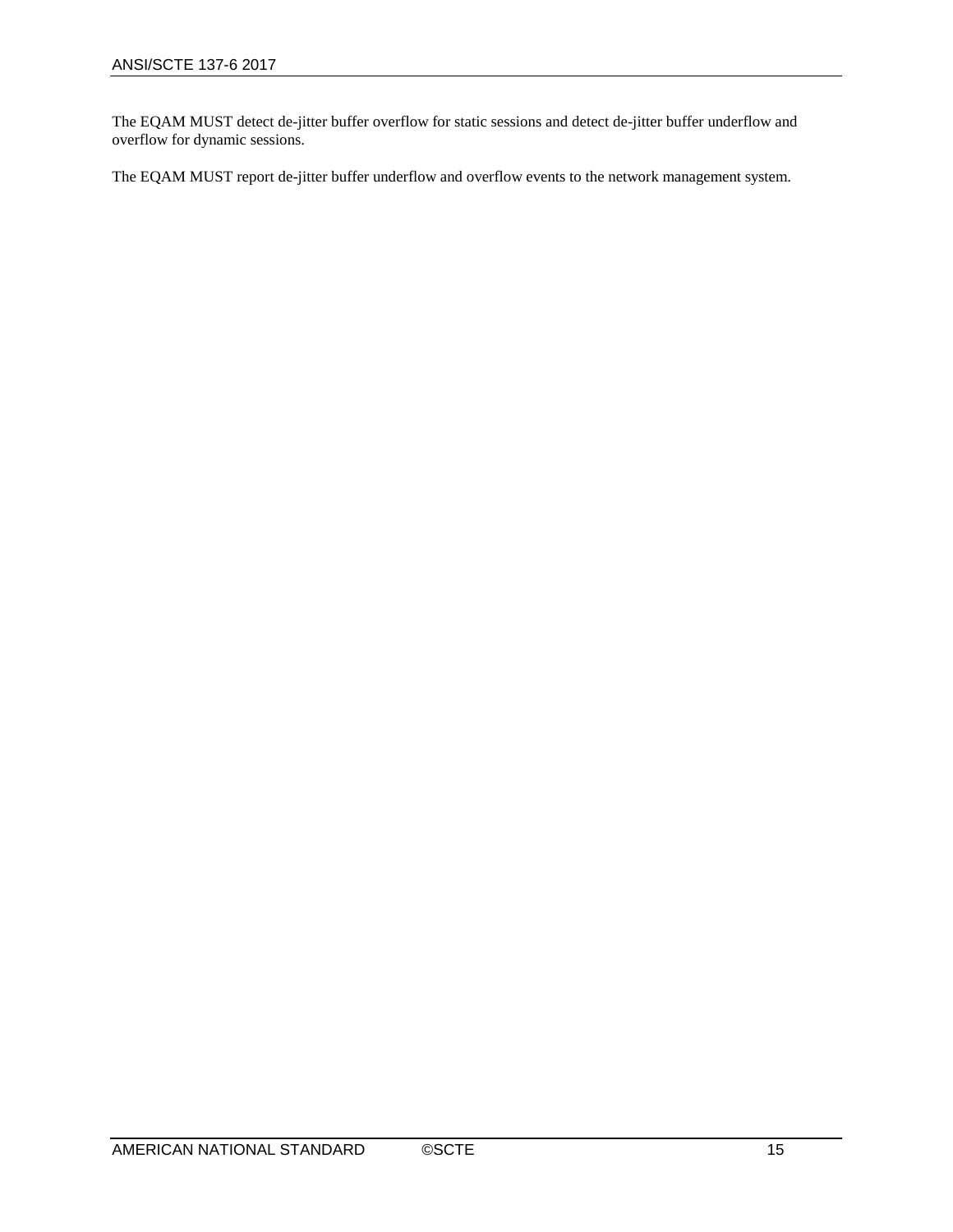## <span id="page-19-0"></span>**7 STREAM INPUT TO OUTPUT ROUTING**

This section describes the routing from input to output of an EQAM for unicast, multicast, SPTS, and MPTS streams. There are primarily two mechanisms that an EQAM can use to determine where to route an input stream. One is static port map based routing and the second is dynamic ERMI-2 (as described in [\[SCTE 137-4\]\)](#page-5-5) signaling based routing. Both mechanisms are described in this section.

## <span id="page-19-1"></span>**7.1 Static Port Map based Routing**

For sessions that use the static port map mechanism, the EQAM uses a port map table to determine where to route the flow. The port map is a table that includes the input UDP destination port and output QAM channel and program number for each entry. This port map is configured on the EQAM via [SCTE 137-5]. The EQAM reports this port map to the ERM via the UDP Map attribute in the ERMI-1 interface (as described in [\[SCTE 137-4\]\)](#page-5-5). The ERM uses this port map to select the appropriate destination UDP port that the VOD server must use for each flow. For sessions in this mode, the EQAM does not receive any ERMI-2 signaling.

For sessions that use static routing, the destination UDP port alone is used as a flow identifier. It implies that, irrespective of the destination IP address, the UDP port is mapped to a single output QAM channel and program number. It is the responsibility of the ERM to ensure that multiple flows using the same UDP port but different destination IP addresses are not forwarded to the EQAM.

For statically provisioned sessions, the EQAM MUST forward incoming unicast flows to the appropriate output QAM channel/program number according to the UDP port map that was advertised by the EQAM via the UDP Map attribute in the ERMI-1 interface.

A flow MUST be forwarded only to a single output QAM channel/program number.

This static mode is applicable only to unicast SPTS flows.

A static port mapped session is considered to be active when packets are received for that flow, and such a session is considered to have ended when no packets are received for the flow for a configured time interval. The time interval is used to determine whether a session has ended or is configured on the EQAM via the [SCTE 137-5] interface.

Changes to static port maps for a QAM channel MUST be made only when no sessions (static or dynamic) are active on that QAM channel. The EQAM MAY reject any static port map changes that are made when active sessions are present on the QAM channel.

### <span id="page-19-2"></span>**7.2 Dynamic ERMI-2 signaling based routing**

For sessions using this mechanism, the EQAM receives signaling from the ERM via the ERMI-2 interface for each session setup and teardown. The signaling indicates to the EQAM where a particular flow must be routed. A unicast flow is identified by destination IP address and destination UDP port number. A multicast flow is identified by destination IP address and, optionally, the source IP address.

For Single Program Transport Streams (SPTS), the signaling includes the flow identifiers and the output QAM channel and program number. For Multiple Program Transport Streams (MPTS) in passthrough mode, the signaling includes the flow identifiers and the output QAM channel. For MPTS multiplexing mode, the signaling includes the flow identifiers, the output QAM channel, and the mapping between input and output program numbers. Both modes are described in greater detail in Section 8.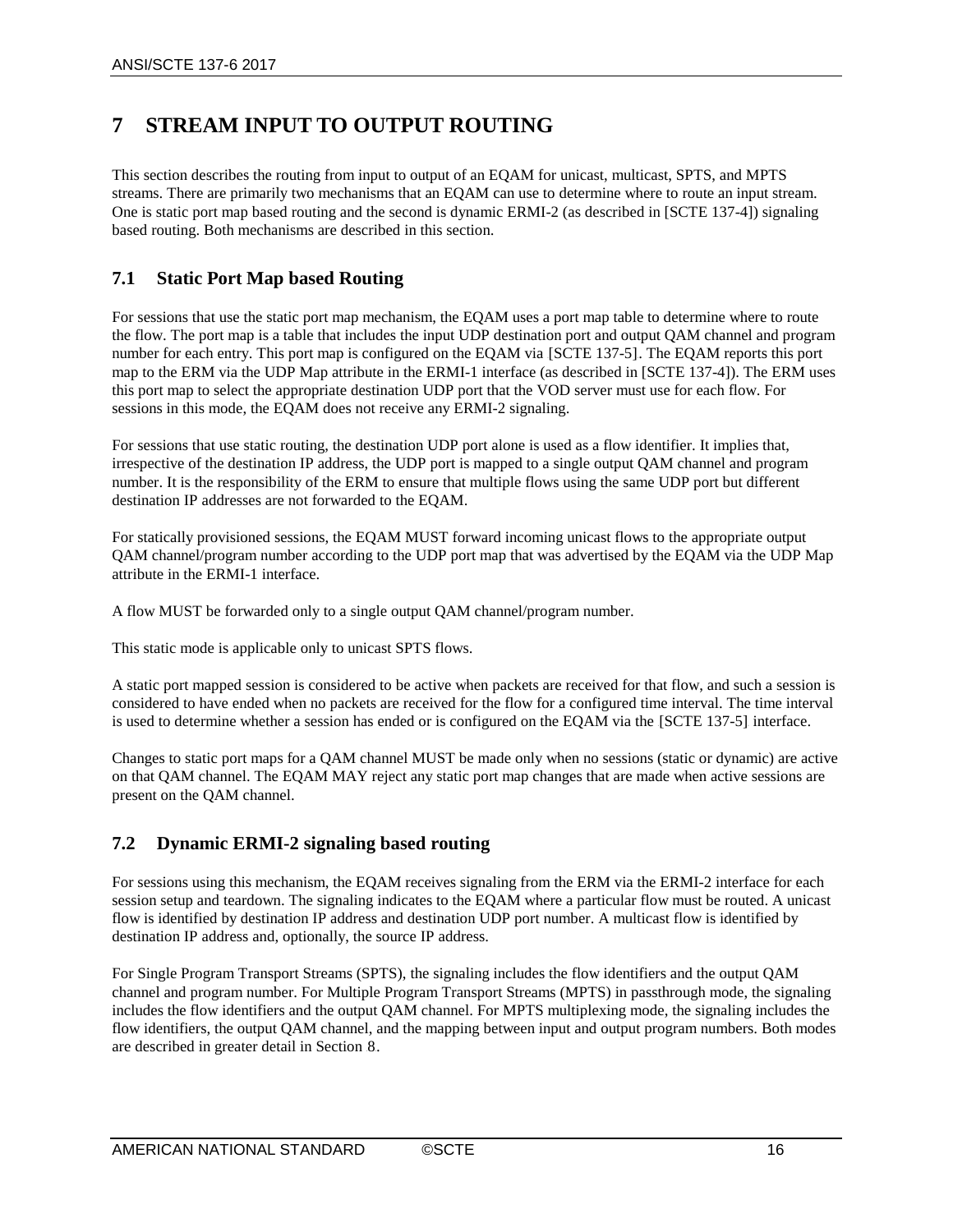For dynamically provisioned sessions, the EQAM MUST forward incoming unicast flows to the appropriate output QAM channel/program number, as signaled by the ERM via the ERMI-2 interface. The ERMI-2 signaling includes the destination IP address and destination UDP port to identify the incoming unicast flow. A unicast flow MUST be forwarded only to a single output QAM channel/program number, as signaled via the ERMI-2 interface. If the EQAM receives multiple messages from the ERM to forward the same unicast flow to different output ports/program numbers, the EQAM MUST reject subsequent requests for the same flow.

The EQAM MUST support the delivery of video streams arriving in multicast datagrams to any or all output ports, based on signaling via the ERMI-2 interface. The ERMI-2 signaling includes the destination group address (and optionally, the source address) of the multicast stream to identify the incoming flow. For multicast streams, the EQAM does not use the UDP port to distinguish between flows. In the case of multicast, it is expected behavior to receive multiple messages from the ERM to forward the same multicast flow to different output ports/program numbers.

### <span id="page-20-0"></span>**7.3 Simultaneous handling of different session types**

This section describes the operation of the EQAM when it handles different session types on the same device. There are four possible modes of operation, all of which are described in detail:

- All static sessions on EQAM,
- All dynamic sessions on EQAM,
- Mix of static and dynamic sessions, but each QAM channel has only static or dynamic sessions, not a mix, or
- Mix of static and dynamic sessions within a QAM channel.

The EQAM MUST support the use of static port map based routing on all QAM channels on the device. The static port maps will be configured on the EQAM via the [SCTE 137-5] interface. The EQAM advertises the static port map to the ERM via the ERMI-1 interface. The EQAM MAY reject any dynamic session signaling requests for any QAM channels when in this mode.

The EQAM MUST support the use of dynamic ERMI-2 signaling based routing on all QAM channels on the device.

The EQAM SHOULD support the use of static port map or dynamic ERMI-2 signaling based routing on a single device where each QAM channel would support all static or dynamic sessions. For output ports that are to use the static port map, the mapping is configured via the [SCTE 137-5] interface. Output ports for which static port maps have not been configured are to be in dynamic mode. An EQAM that supports this capability MUST advertise configured static ports to the ERM via the ERMI-1 interface. The EQAM MAY reject any dynamic session signaling requests for QAM channels that have static port maps configured. Since static port maps do not include destination IP address, the EQAM MUST advertise dynamic port maps that do not conflict with static port maps of other QAM channels.

The EQAM MAY support the simultaneous use of both session types on the same QAM channel. The EQAM MUST advertise such capability via the Mixed Mode capability bit in the ERMI-1 interface. The static port maps (if any) are configured on the EQAM via the [SCTE 137-5] interface. The EQAM MUST advertise any static port maps to the ERM via the ERMI-1 interface. In this mode, the algorithm used by the ERM to select a static or dynamic approach for each session is outside the scope of this specification. One possible use case is when the ERM always uses static sessions for VOD and dynamic sessions for SDV applications.

An EQAM that is capable of handling static and dynamic sessions on the same QAM channel MUST advertise nonconflicting UDP ports for the static ports and the dynamic UDP ports via the UDP Map attribute in the ERMI-1 interface.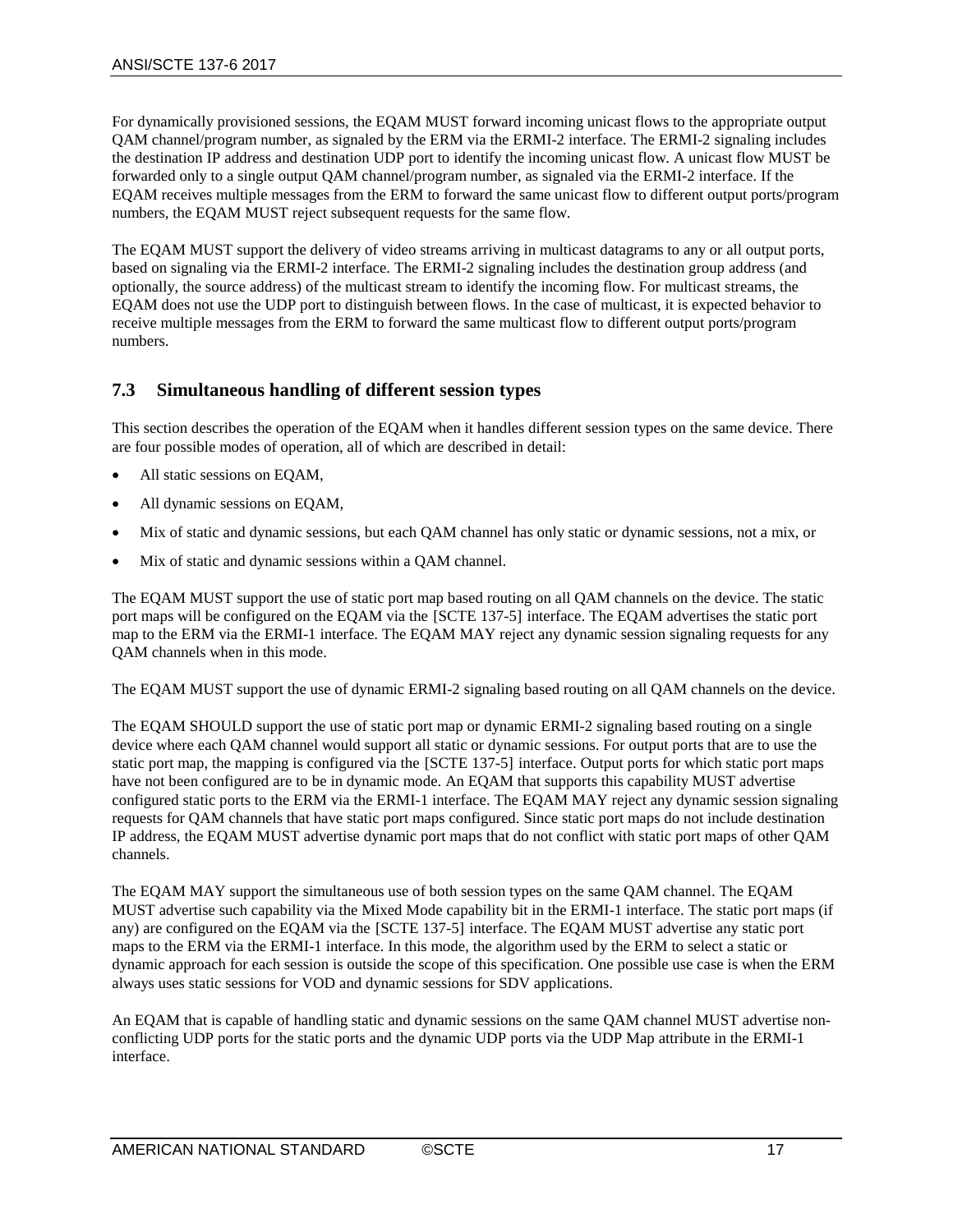The ERM must ensure that the output program numbers for different sessions do not conflict. If an EQAM receives a session request with an output program number that is in conflict with another session that is already active on the same QAM channel, the EQAM MUST reject the request. This applies to both static and dynamic sessions.

If statically configured and dynamically signaled sessions are supported by the EQAM on the same output QAM channel, then the EQAM MUST handle any combination of static and dynamic sessions within a single QAM channel. The EQAM can have all dynamically configured sessions, all statically configured sessions, or a mix of both types. Some of the typical use cases may include:

- a mix of VOD and SDV sessions, all being dynamically signaled,
- all VOD sessions being statically port mapped, or
- a mix of VOD sessions being statically port mapped and SDV sessions being dynamically signaled.

Packets received on flows other than those configured in the static port map or signaled via the ERMI-2 signaling interface MUST be dropped by the EQAM. Appropriate errors MAY be signaled via the [SCTE 137-5] interface to indicate receipt of packets on unknown flows. A unicast flow is determined to be unknown if the UDP port doesn't belong to the static UDP map advertised via ERMI-1 interface and the UDP port has not been signaled via ERMI-2 interface at the time of session setup. An unknown multicast flow is one that has a multicast group address (and source address in case of source specific multicast) that has not been signaled via the ERMI-2 interface as part of session setup.

## <span id="page-21-0"></span>**7.4 MPTS Input Routing**

The EQAM routes MPTS streams to the output based on dynamic signaling received via the ERMI-2 interface. The stream may be unicast or multicast. All of the routing rules defined in Section 7.2 apply to MPTS streams also. Static port map based routing is not defined for MPTS streams.

## <span id="page-21-1"></span>**7.5 Input to Output Latency**

The EQAM must introduce minimal latency when routing the video flows to the output. Low latency is preferred since it can enhance the user experience, especially at session start and during trick modes. The latency introduced by the EQAM can be attributed to two primary causes. First is the jitter buffer latency. This latency is dependent on the jitter buffer configured for the EQAM. The second latency is the processing latency of the EQAM.

The [SCTE 137-5] provides the ability to configure de-jitter buffering, although implementations are only required to support a maximum jitter of 100 msec (see Sectio[n 6.3\)](#page-17-2). The EQAM should be configured to not delay streaming video by more than is required to accommodate expected delay variation conditions.

The processing latency of the EQAM will depend on a lot of factors, including multicast stream join latencies and PCR and PSI repetition rates. Hence, processing latency is not specified in this specification, but the intent is that EQAM products must minimize this latency to the extent possible.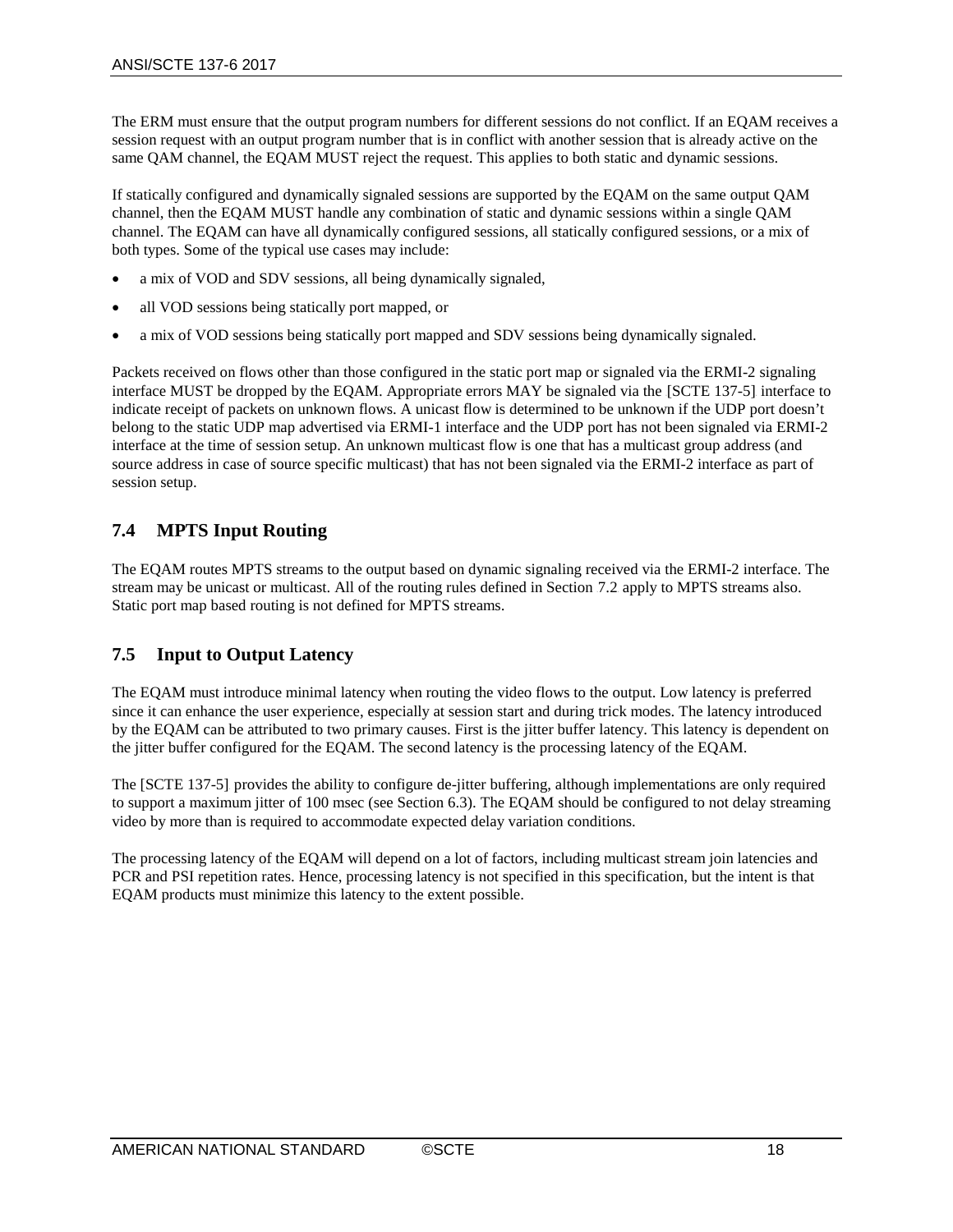## <span id="page-22-0"></span>**8 QAM CHANNEL PROCESSING**

This section describes the processing of the output MPTS of an EQAM with input SPTS and/or MPTS streams. There are primarily two processing modes of creating output MPTS for a QAM channel with input streams:

- multiplexing mode, and
- passthrough mode

These two modes are mutually exclusive per QAM channel output stream and MUST be supported by the EQAM.

When a QAM channel is operational (i.e., the EQAM has completed provisioning and configuration and the QAM channel has an assigned TSID) with no sessions (either static or dynamic) assigned to it, it is in an "idle" state and can accept a dynamic session setup that selects the mode for the QAM channel. The EQAM MUST generate a PAT containing the configured TSID for each QAM channel that is in the idle state.

In multiplexing mode, the QAM channel can simultaneously support several dynamic sessions (and potentially even a mix of static and dynamic sessions). In passthrough mode, the QAM channel only supports a single dynamic session. The first session to be created brings the QAM channel out of the idle state and selects which mode it will operate in.

For a QAM channel in multiplexing mode (either via active dynamic sessions or configured static sessions), the EQAM MUST reject any dynamic session setup requests that attempt to create passthrough mode sessions for the QAM channel. For a QAM channel in passthrough mode, the EQAM MUST reject any dynamic session setup requests that attempt to create multiplexing mode sessions for the QAM channel. To change the mode of the QAM channel, all sessions of the current mode must first be torn down and the QAM channel possibly re-provisioned to remove any static sessions. This transitions the QAM channel to the idle state where the EQAM will accept a new dynamic session of either type.

### <span id="page-22-1"></span>**8.1 Multiplexing Mode**

The EQAM MUST support multiplexing mode.

Three types of sessions can be multiplexed into an output MPTS: 1) Input SPTS, 2) Single Program demux from input MPTS, and 3) Entire "pre-conditioned" MPTS.

The EQAM input transport streams can be SPTS CBR streams or MPTS CBR streams. The selected input streams, sometimes called groomed streams, are routed to the EQAM QAM channel processing engine to create an output MPTS CBR transport stream for a QAM channel through multiplexing. The QAM channel performs the digital QAM modulation and cable RF up-conversion.

#### <span id="page-22-2"></span>**8.1.1 General Multiplexing Requirements**

This subsection describes the general output MPTS multiplexing specifications.

As indicated in Section [10.1,](#page-31-1) the EQAM output MPTS transport streams comply with all normative elements of  $[ISO/IEC 13818-1]$ .

The EQAM MUST support multiplexing of MPEG-2 transport streams with a constant bit rate up to the QAM channel information bit rate.

The EQAM MUST simultaneously support multiplexing of constant bit rate standard definition and high definition video programs in one output MPTS.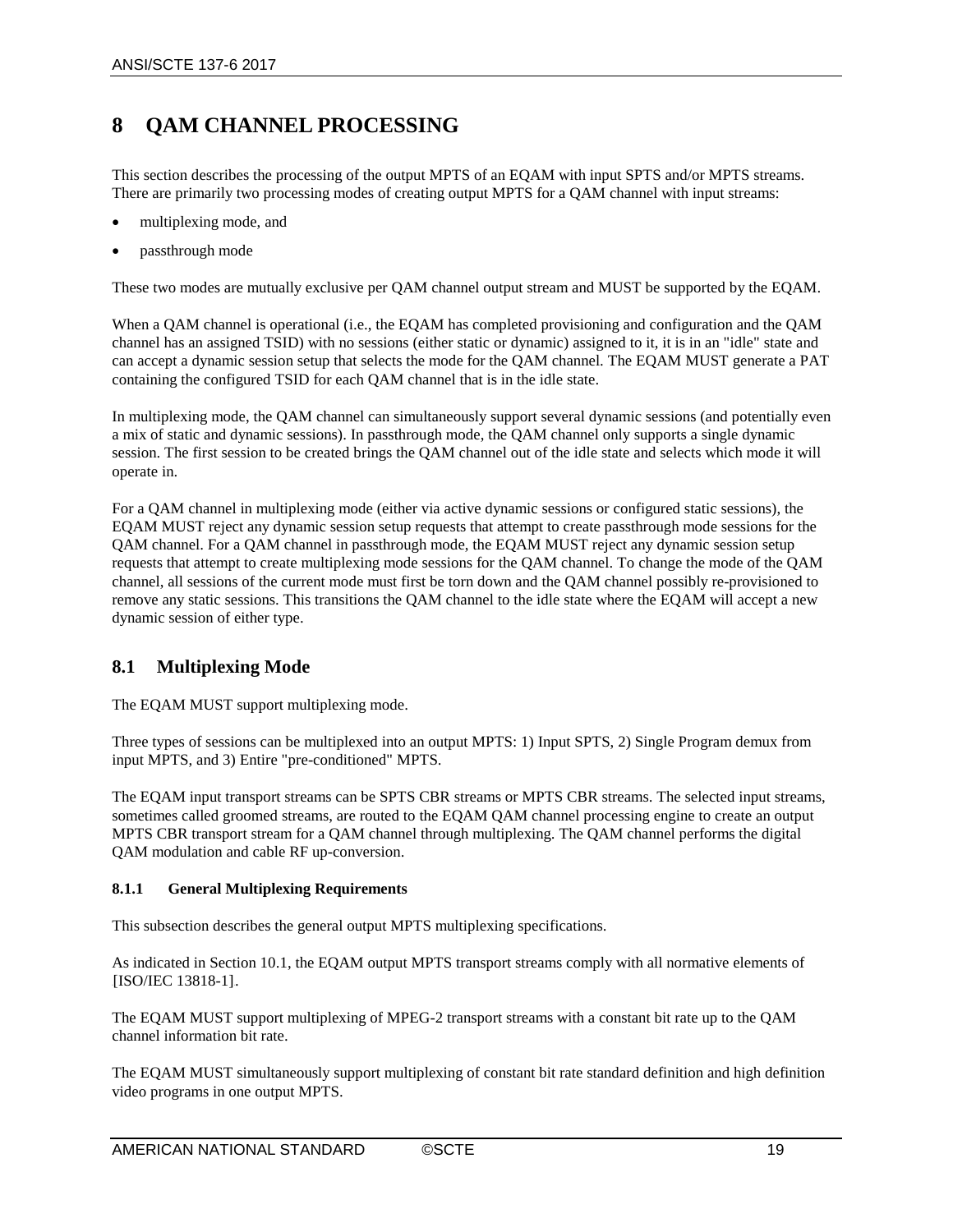The EQAM MUST NOT reorder MPEG ES packets within the context of a session. In the case of an SPTS input or a single program demuxed from an MPTS input, this implies that the ES packet ordering within the program is maintained. In the case of a pre-conditioned MPTS input, this implies that the ES packet ordering for the entire input multiplex is maintained.

The MPTS multiplexing SHOULD support the ability to filter specific PIDs from an input SPTS for static sessions, but the filtering configuration is left to proprietary means.

#### *8.1.1.1 Output MPTS TSID*

The EQAM multiplex output stream MUST contain the configured TSID for the corresponding QAM channel in the Program Association Table (PAT).

The TSID for output MPTS is configured via the EQAM configuration file, and is intended to be unique per headend system; this unique TSID is needed for service group auto-discovery and validation.

#### *8.1.1.2 MPTS Multiplexing with Specified Bit Rate*

The multiplexing process of the EQAM generates a CBR MPTS stream for the QAM modulation channel that has a bit rate that matches the configured output channel QAM information bit rate (see Section [10.1\)](#page-31-1). The information bit rate is defined by [ITU-T J.83], Annex A, B, or C, based on the QAM modulation mode and symbol rate.

Normally, the total bandwidth of the selected input programs for the multiplexing will be smaller than the bit rate of the output MPTS. In the multiplexing process, null packets MUST be used as stuffing packets to ensure the output MPTS is a constant bit rate stream at the configured output channel QAM information bit rate.

When the EQAM detects that the result of the multiplexing operation would exceed the bit rate of the output QAM channel, the EQAM will drop packets in an implementation specific manner to guarantee the constant bit rate of the output MPTS. As required in Section [12.3,](#page-37-1) these events are reported back to the ERM through ERMI-2. The ERM decides how to handle the event, e.g., by dropping a session according to session priority or taking another action.

#### *8.1.1.3 MPTS Multiplexing with Timing Correction*

The EQAM maintains timebase synchronization between audio and video elements and also data within a program in the multiplexing.

The EQAM MUST perform PCR correction with PCR time re-stamping per [ISO/IEC 13818-1]. The EQAM MAY also re-stamp the PTS and DTS time stamps of the individual elementary streams.

The output MPTS PCR tolerance MUST be within +/-500ns per [ISO/IEC 13818-1] MPEG-2 TS System Specifications.

#### *8.1.1.4 PSI in MPTS Multiplexing*

The PSI describes all information associated with programs within a TS. The PAT lists the programs by number contained in the TS and describes how to find the PMT for the individual programs, while the PMT identifies the individual elementary streams present per program.

The EQAM MUST process the input stream PSI tables and re-generate the output PSI tables based on the programs or streams in the output MPTS.

The EQAM MUST generate PAT per QAM channel and one PMT per program (a TS PAT section can declare a maximum of 42 programs).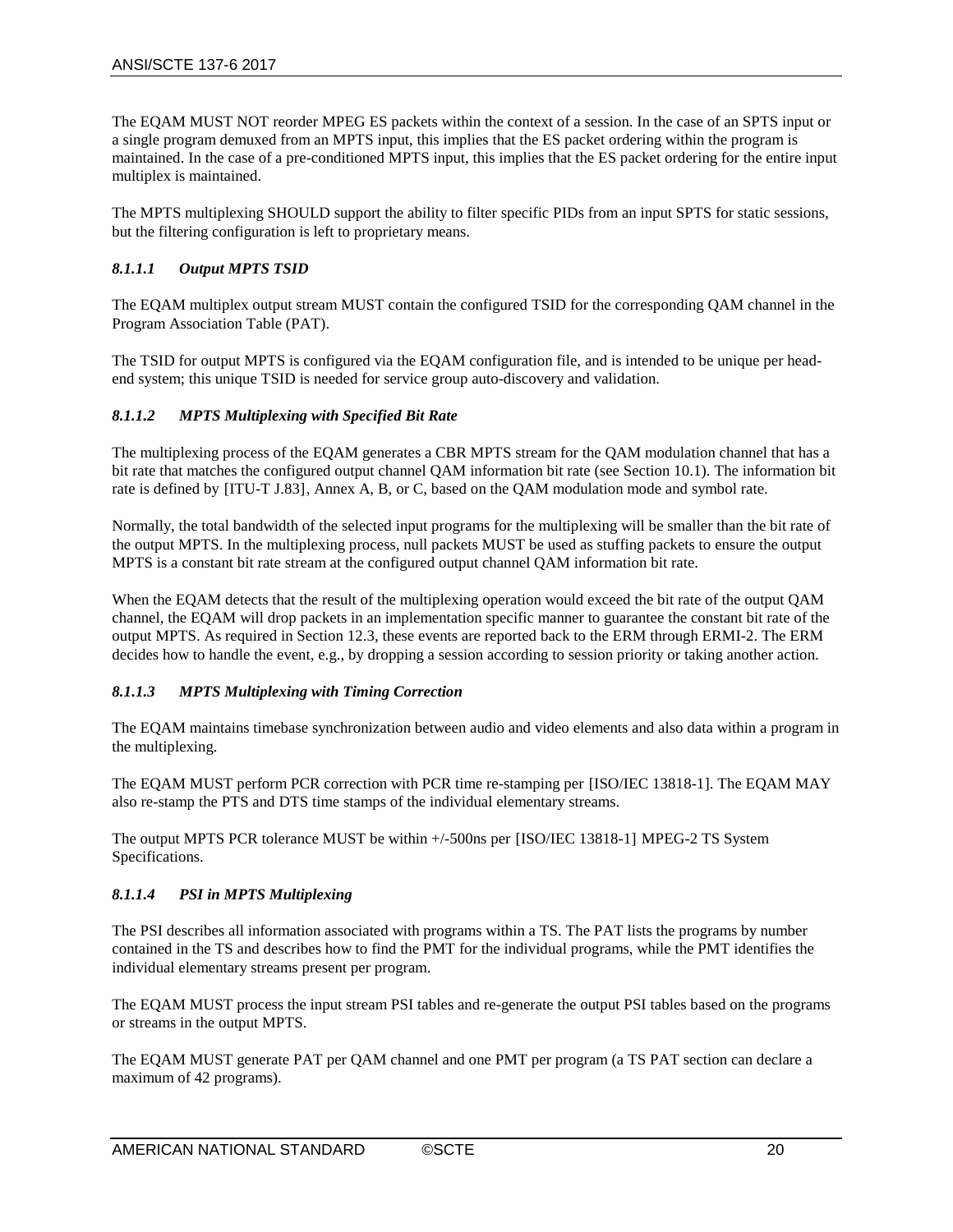The regenerated PSI MUST comply with [ISO/IEC 13818-1] and [SCTE 54] PSI constraints.

The output MPTS PSI table's repetition rates are configurable through [SCTE 137-5] interface.

The output stream PAT/PMT repetition rate for VOD programs is intended to adhere to the CableLabs VOD Content Encoding Profiles Specifications [\[CEP\].](#page-5-11) It is recommended that the PAT repetition rate be eight per second and the PMT repetition rate be eight per second.

The EQAM MUST insert a minimum of four PAT per second per QAM channel.

The EQAM MUST insert a minimum of four PMT per second per program.

At any time the EQAM MUST guarantee that the output PMT contain all of the information from the most recently received input PMT (aside from the PID and Program Number values that are modified). In order to guarantee that all input PMT information is reproduced on the output, it is critical that the input PMT information is updated at a rate lower than the output repetition rate.

Whenever the contents of an output PSI table are modified from the previously transmitted instance of that table, the EQAM MUST update the version number field per [ISO/IEC 13818-1].

#### *8.1.1.5 Program Numbers in MPTS Multiplexing*

At a minimum, the EQAM MUST support an output MPTS with up to 20 simultaneous programs per QAM channel.

For a static port map based routing session, the program number of the output program in the MPTS is determined by the UDP port number of the input SPTS. For a dynamic session mapping a single input program to the output, the output program number for the session is dynamically passed to the EQAM in a session setup via ERMI-2. For a dynamic session mapping all input programs of an input TS to the output, the output program numbers for the session are learned via the input TS PAT.

The EQAM will reject a session SETUP that would result in a program number conflict with an existing session (either dynamically created or statically configured). The EQAM MUST verify that there are no program number conflicts present in the output MPTS, or potentially present, due to statically configured sessions. If the EQAM discovers an output program number conflict after session setup, the latest added session that causes the program number conflict MUST NOT be included in the PAT. The conflicting session SHOULD NOT be routed to the output. This could occur, for example, in the case of a pre-conditioned input MPTS where program number remapping is disabled and the EQAM would not be made aware of the program numbers for the MPTS during session setup. The EQAM MUST report the program number conflict event back to the ERM via an ERMI-2 ANNOUNCE (described in [\[SCTE 137-4\]\)](#page-5-5).

#### *8.1.1.6 Unique PIDs in MPTS Multiplexing*

All the component streams in a program are identified by their PIDs.

The EQAM MUST support generating an output MPTS with up to eight PIDs per program. The EQAM SHOULD support generating an output MPTS with up to sixteen PIDs per program.

The EQAM MUST comply with the PID assignments per [SCTE 54] for its output MPTS multiplexing. The following table defines the well-known PIDs and PID assignment range.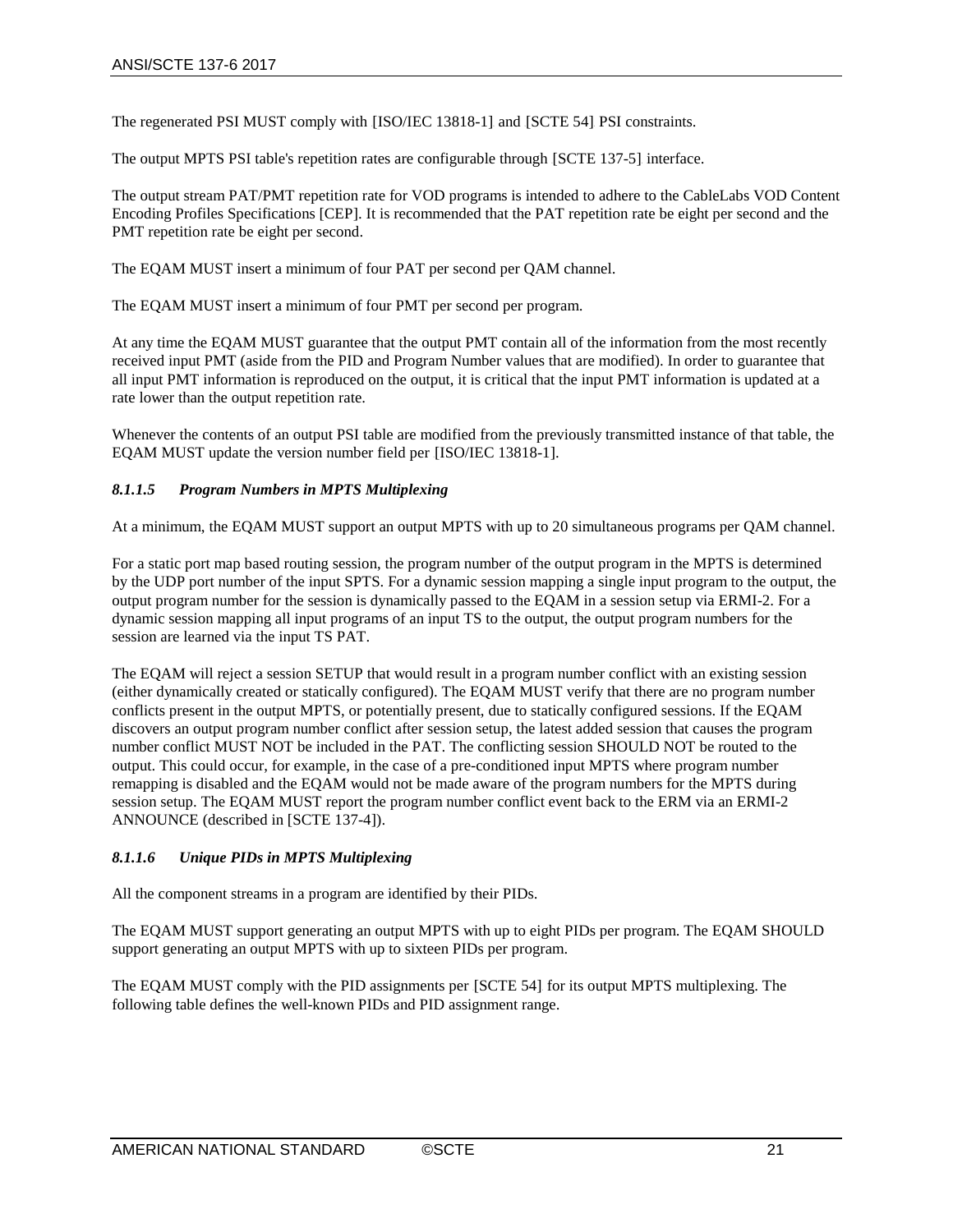<span id="page-25-0"></span>

| <b>PID Range</b>  | <b>Description</b>                                       |  |  |  |
|-------------------|----------------------------------------------------------|--|--|--|
| 0x0000            | Well-known PID for PAT                                   |  |  |  |
| 0x0001            | Well-known PID for CAT                                   |  |  |  |
| 0x0002            | Well-known PID for TSDT                                  |  |  |  |
| $0x0003 - 0x000F$ | Reserved                                                 |  |  |  |
| $0x0010-0x001F$   | Used for DVB                                             |  |  |  |
| $0x0020 - 0x002F$ | Used for ARIB                                            |  |  |  |
| $0x0030-0x1FEF$   | May be used for elementary streams, private data, or PMT |  |  |  |
| $0x1$ FFB         | <b>PSIP</b> and EA data                                  |  |  |  |
| $0x1$ FFE         | Well-known PID for DOCSIS                                |  |  |  |
| $0x1$ FFF         | Well-known PID for null packet                           |  |  |  |

#### *Table 8–1 - Well-known PIDs and PID Range*

In multiplexing mode, the EQAM MUST guarantee PID uniqueness within the output MPTS.

The EQAM MUST perform PID re-mapping, when needed, to guarantee that there is no PID conflict in the output MPTS.

The well-known PIDs, as listed i[n Table](#page-25-0) 8–1, MUST NOT be used by the EQAM for output PID re-mapped values.

The configuration interface [SCTE 137-5] allows the definition of one or more Reserved PID Ranges. The EQAM reports the Reserved PID Ranges to the ERM via ERMI-1 (described in [\[SCTE 137-4\]\)](#page-5-5). The EQAM MUST NOT use PIDs in the Reserved PID Ranges for output PID re-mapping.

Some input programs may require no PID re-mapping, as instructed by ERMI-2 (described in [\[SCTE 137-4\]\)](#page-5-5) session setup messages; for such programs, the EQAM MUST pass the PMT PID and all PIDs described in the PMT to the output without re-mapping.

An example of a program requiring no PID remapping is the SDV Mini Carousel program with:

- MPEG Program Map Table PID set to 0x1FED (8173), or
- MPEG Mini Carousel PID set to 0x1FEE (8174).

This program would be signaled as no PID-remapping in the session setup so that the PIDs are carried through to the output unchanged, and these PIDs would be reserved via the configuration interface, so that PID remapping will not cause conflicts with this program.

When multiplexing cannot avoid PID conflict in the output MPTS, the latest added session that causes the PID conflict MUST NOT be routed to the output TS. The EQAM reports this condition back to the ERM via ERMI-2.

When multiplexing an input program into an output TS (using either static or dynamic session setups), the EQAM MUST route all PIDs described in the program number's input PMT to the multiplexed output TS.

Some input TSs may contain PIDs that are not referenced in the PAT or in any PMT. Such a PID is called a ghost PID. The EQAM MUST NOT route ghost PIDs to the multiplexed output TS.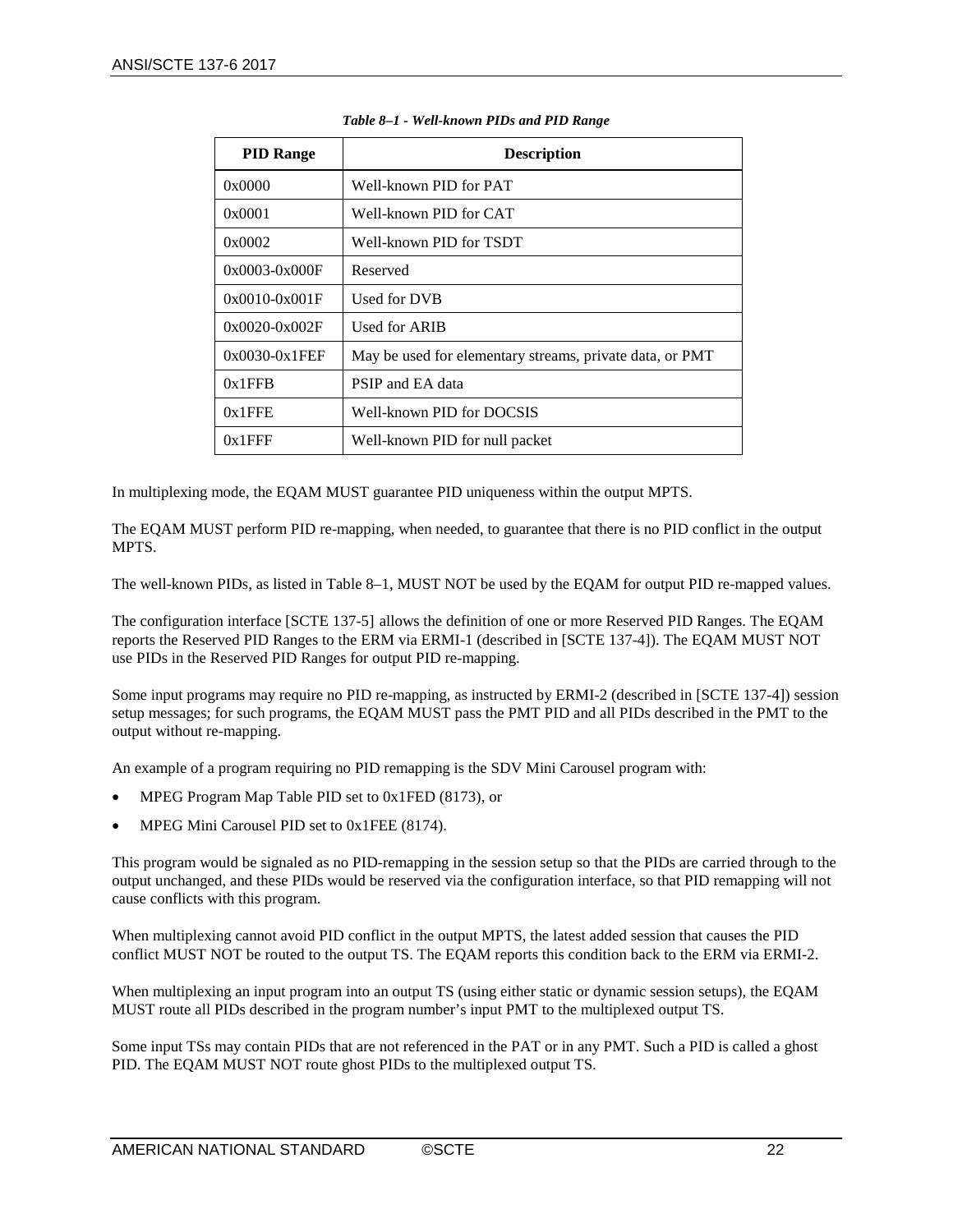To assist in the prevention of incorrect program content being displayed by legacy STBs that do not check for PMT version number changes, the EQAM MUST implement a round-robin PID cycling algorithm for selecting output PIDs for remapping.

#### *8.1.1.7 Pre-encrypted Stream Multiplexing*

The EQAM MUST support multiplexing of pre-encrypted input streams, as defined in Sectio[n 9.](#page-28-0)

#### *8.1.1.8 Private Data Stream Multiplexing*

There are three cases in which the EQAM is required to handle private data: 1) private descriptor data sent in the PMT itself, 2) private data sent as separate packets on the PMT PID, and 3) private data sent on a separate PID where the PID is indicated in the PMT.

Case 1: The EQAM MUST include, in the output PMT, all private descriptor data received in the input PMT.

Case 2: Except in the case of "Privacy Mode" support, the EQAM MUST forward all non-PMT packets received on the input PMT PID to the output PMT PID unmodified.

Case 3: The EQAM MUST support PID re-mapping and multiplexing of all input elementary streams signaled in the input PMT.

Support for encapsulation and delivery of additional private data received via an out-of-band mechanism is outside the scope of this specification.

Examples of the private data stream include:

- ETV Data Carousel MPEG-2 TS with ETV application EBIF Elementary Stream (ES), ETV signaling, and trigger EISS ES,
- SDV Mini Carousel Message Stream, and
- [\[SCTE 18\]](#page-6-2) Emergency Alert System (EAS) stream.

The EQAM MUST support input private data streams on the PMT PID (both within the PMT itself and as separate packets) with bit rates in the range of 50 kbps to 2 Mbps.

#### <span id="page-26-0"></span>**8.1.2 Multiplexing with Input SPTS Streams**

For VOD sessions, the input program to the EQAM is unicast SPTS, typically CBR. For SDV sessions, the input program to the EQAM is multicast SPTS, typically rate clamped in the staging process. From the resource management and multiplexing point of view, the rate clamped SPTS can be treated as CBR SPTS.

The EQAM MUST support multiplexing of input CBR MPEG-2 SPTS streams into an output MPEG-2 MPTS. The input SPTS may carry audio, video, and data, with compression of MPEG-2 [\[ISO/IEC 13818-2\],](#page-5-12) AVC/H.264 [\[ITU-](#page-5-13)[T H.264\],](#page-5-13) or VC-1 [\[SMPTE 421M\]](#page-6-3) typically used for the video programs.

#### <span id="page-26-1"></span>**8.1.3 Multiplexing with Single Program Demux from Input MPTS**

An individual program from an input MPTS can be de-multiplexed and then re-multiplexed with other input programs into an output MPTS for QAM channel.

The EQAM SHOULD support de-multiplexing of an individual program from an input MPTS and re-multiplexing of the single program demux with other programs to create an output MPTS for a QAM channel. The EQAM MAY support such re-multiplexing of a single program demux with no PID remapping.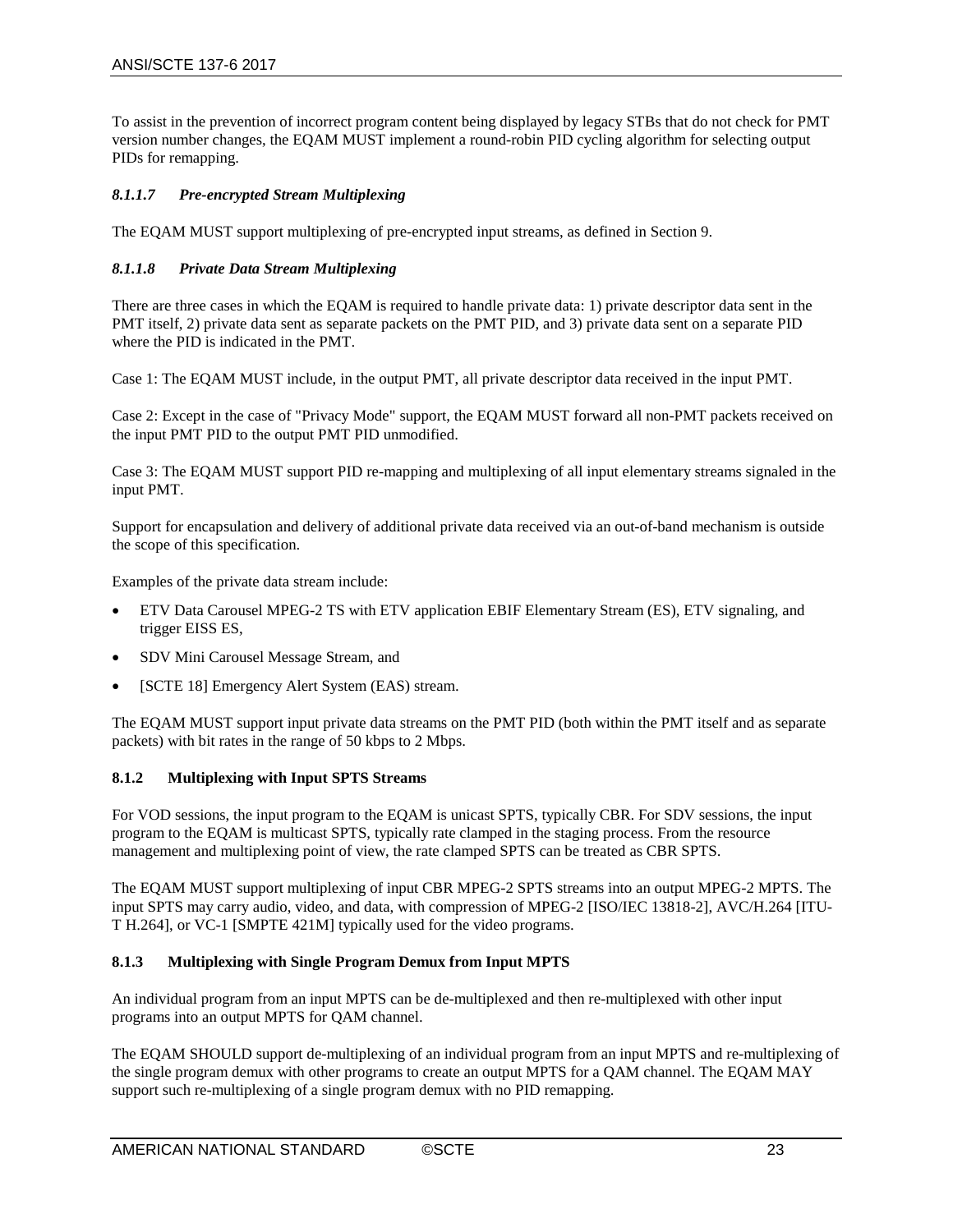The other programs in the output multiplex can include programs from SPTS inputs, other single programs demultiplexed from MPTS inputs, as well as "pre-conditioned" MPTS inputs.

The individual program in the MPTS input can be de-multiplexed and mapped to a different output program.

#### <span id="page-27-0"></span>**8.1.4 Multiplexing with Entire "Pre-conditioned" MPTS**

In some applications there are pre-conditioned input MPTS streams that need to be multiplexed with additional programs or with other pre-conditioned MPTSs to generate a single output MPTS for QAM modulation. Two such applications are: 1) a pre-conditioned "ad set" MPTS for client DPI applications, or 2) a statistically multiplexed MPTS (CBR MPTS containing VBR programs).

The EQAM MUST support multiplexing pre-conditioned MPTS inputs with additional programs to generate the output MPTS for a QAM channel. The other programs in the output multiplex can be SPTS inputs, single programs demuxed from an MPTS input, or other pre-conditioned MPTS inputs.

In certain cases (e.g., the pre-conditioned ad set MPTS) the PIDs and program numbers are communicated to the client STB via an out-of-band mechanism, and so cannot be changed by the EQAM. In these cases, the entire MPTS transport is set up as a single session via ERMI-2 with the "no PID remapping" option selected and the EQAM MUST NOT alter the program numbers or PIDs. To avoid PID conflicts with other sessions for which PID remapping is enabled, the EQAM is configured via [\[SCTE 137-5\]](#page-5-4) to reserve a set of PIDs to which it will not remap. Configuration of a reserved program number space on the ERM is necessary to avoid program number conflicts, but this is out of scope of this specification.

In other cases (e.g., the statistically multiplexed MPTS), the PIDs and program numbers can be remapped. In these cases, each program in the MPTS is set up as a separate session via ERMI-2, but the sessions are linked together via a "StatMux Group."

### <span id="page-27-1"></span>**8.2 Passthrough Mode**

For some applications and systems, a pre-multiplexed MPTS has been created with a bit rate at or below the output QAM channel information bit rate and delivered to the EQAM for direct QAM modulation without re-multiplexing. Such MPEG-2 MPTS processing and delivery is called passthrough mode.

The EQAM MUST support passthrough mode.

The input MPTS SHOULD be checked for packet loss and that the bit rate does not exceed the QAM channel information bit rate. In order to control the TSID space, the EQAM MUST modify the passthrough MPTS PAT by inserting the configured TSID for the QAM channel. The EQAM MUST perform PCR correction on the passthrough video/audio streams.

Passthrough mode for a QAM channel is signaled to the EQAM by the ERM via a session setup message on the ERMI-2 interface.

In passthrough mode, the EQAM MUST pass all PIDs from the input TS through to the output TS, regardless of whether those PIDs are listed in the PAT or PMTs. The EQAM passes all program PIDs and any ghost PIDs that reside in the input TS on to the output TS. Passthrough mode implies a one input TS to one output TS relationship where no program number or PID remapping is applied. No input TS program number handle is used to reference input programs in passthrough mode, for all input programs are simply passed through to the output TS.

The EQAM SHOULD verify that there are no program number conflicts present in the output MPTS. If a conflict is detected, the EQAM SHOULD report the program number conflict event back to the ERM via ERMI-2 (described in [\[SCTE 137-4\]\)](#page-5-5).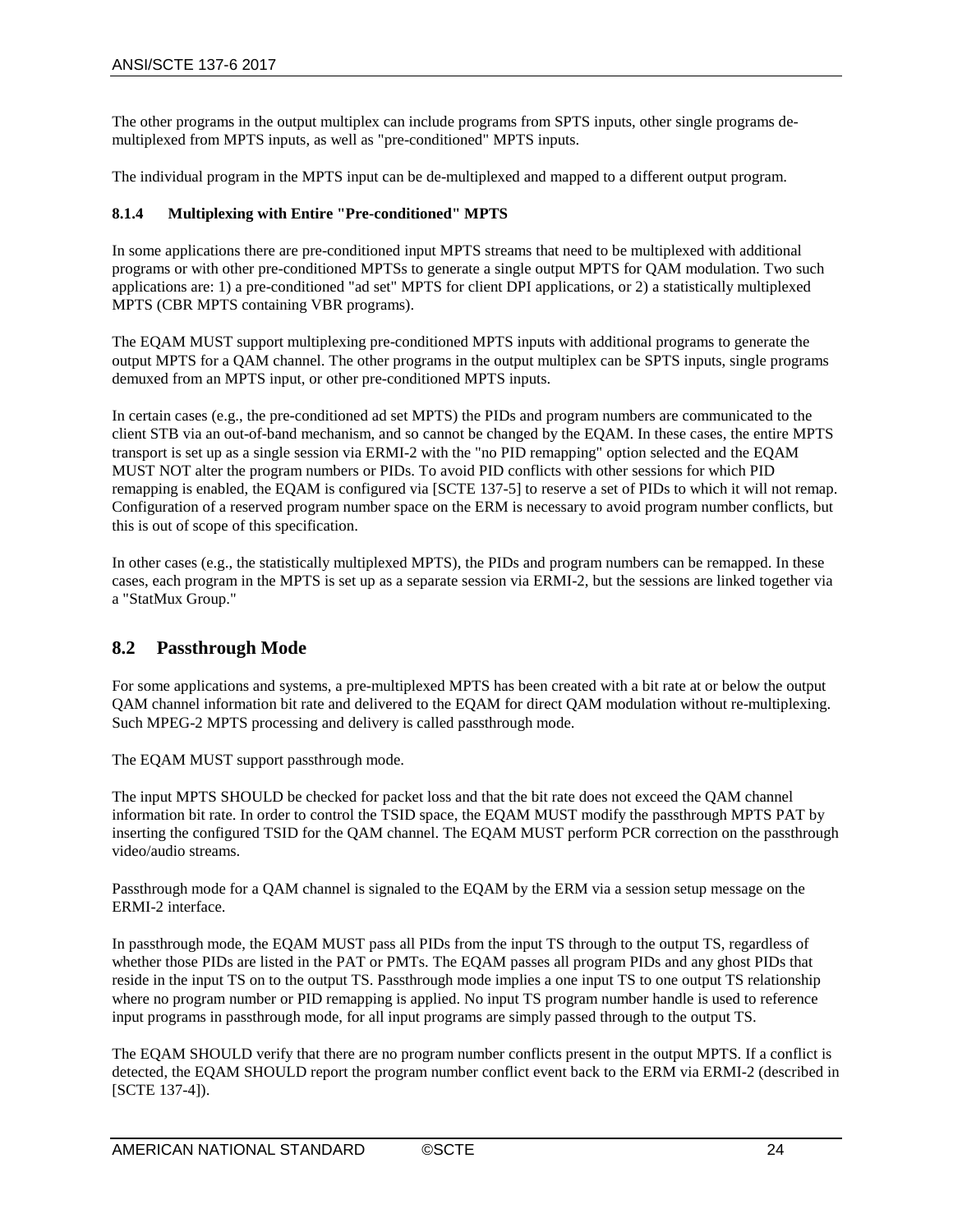## <span id="page-28-0"></span>**9 ENCRYPTION AND ENCRYPTION INTERFACE**

## <span id="page-28-1"></span>**9.1 Video Program Encryption**

The EQAM MAY support video program encryption. Examples of video program encryption methods are the proprietary Cisco PowerKEY, the proprietary Motorola MediaCipher/Privacy Mode encryption, or the DVB SimulCrypt.

### <span id="page-28-2"></span>**9.2 Video Program Scrambling**

The EQAM SHOULD support scrambling of MPEG programs using [SCTE 52], DVB Common Scrambling Algorithm, or other Single/Double/Triple-DES and AES (128bit) per ATIS IIF-DSA.

## <span id="page-28-3"></span>**9.3 Encryption Conditional Access Control Messages**

The following terms define the different modes of encryption that an EQAM MAY support:

- Clear no encryption is performed.
- Pre-Encryption content is encrypted prior to delivery to the EQAM.
- Non-Session real time encryption that does not require per-session encryptor provisioning (covers fixed key and tier based encryption).
- Session real time encryption based on a per session encryptor provisioning model.

In the case of Clear mode video stream, content is delivered to the EQAM in the 'clear' and processed as normal by the EQAM without any encryption processing applied.

Non-Session and Session modes receive the same 'clear' video stream content, apply encryption to the content, and add CAS related information that may be required to enable decryption of the content. Non-session mode can apply the same encryption to multiple video streams, whereas session mode applies unique encryption per MPEG program.

In the case of Pre-encryption mode, the video stream content is delivered already encrypted to the EQAM, along with any required CAS traffic.

A number of different CAS architectures exist, such as Cisco PowerKEY, Motorola MediaCipher, DVB SimulCrypt, and Motorola Privacy Mode. Some of these CAS systems send control information to support the encryption in the same output transport stream on which the video stream is transmitted. Other systems transmit some of this control information on out-of-band transport channels.

Different scrambling algorithms exist, depending on the CAS system deployed, including Single/Double/Triple-DES, DVB CSA, and AES (128bit) per ATIS IIF-DSA.

Entitlement Management Messages (EMMs) and Entitlement Control Messages (ECMs) provide entitlement information and carry scrambling control words, respectively, to STB devices. EMMs (created by EMM Generators, or EMMGs) can transmit multicast entitlement information to update large numbers of STBs concurrently or unicast entitlement information for individual STBs (primarily for VOD). ECMs (created by ECM Generators, or ECMGs) convey the keys (using proprietary encryption schemes) to STBs to decrypt the encrypted video stream content. The STBs need information in the EMMs to enable the ECM content to be accessed.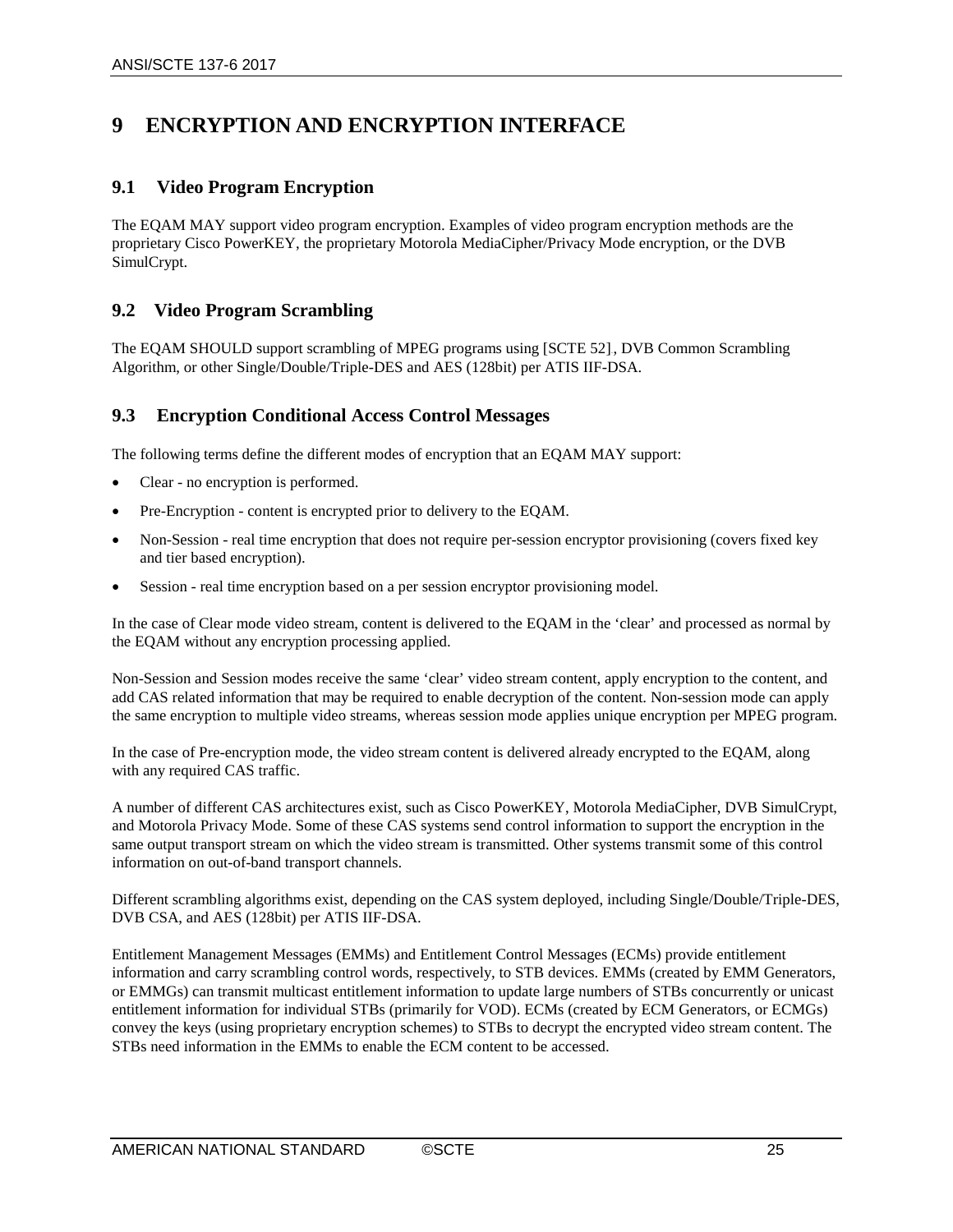The EMMs are processed by the STBs and provide sufficient information (along with any smartcard or internal STB credentials) to enable the processing of ECMs. ECMs are associated with one or more video streams, depending on session or tier based encryption. ECMs are typically sent multiple times per second and MAY also be updated frequently in order to transmit updated scrambling control words. When EMMs are transmitted on the same transport stream as the video stream, they are discovered by the STB through the use of the Conditional Access Table (CAT), which contains a CA\_descriptor and a corresponding EMM PID for each Conditional Access system present in the transport stream.

ECMs are associated with program content through the use of CA\_descriptors added to the Program Map Table (PMT) that accompanies every video stream. All such video streams are encrypted using the same control word. The ECM is associated with a video stream by referencing the ECM in a CA\_descriptor added to the first loop of the PMT table. Per MPEG standards, it is also legal to place the same CA\_descriptor in all the individual elementary stream descriptor loops.

Depending on the CAS architecture, such as DVB SimulCrypt, it also possible to have multiple ECMs associated with a single video stream, and each ECM associated to a different vendor's CAS system. In this setup, the video stream(s) are scrambled using a control word that is supplied to different ECMGs. Each ECMG creates a unique ECM message that is sent with video stream content. The associated PMT is updated to include unique CA\_descriptors for each CA system. An STB receives the correct ECM messages by extracting the ECM PID associated with the CA System it needs.

The EQAM MUST support clear mode.

The EQAM MUST support pre-encrypted content.

The EQAM MAY support session encryption.

The EQAM MAY support non-session encryption.

When dealing with pre-encrypted content, the EQAM MUST process incoming PMTs and identify any ECM PIDs required by decoding any CA\_descriptors that may be present in the PMT. The ECMs PIDs MUST be passed along with the content. If the EQAM performs PID remapping, the ECM PID must be remapped and the corresponding CA\_descriptor MUST be updated accordingly.

The EQAM MUST process any CAT tables that may be present in the input stream to identify EMM PIDs that MUST be carried with the video stream content.

The EQAM MUST update the CAT table if multiple input streams contain different EMM CA Systems. Each CA System MUST have a unique CA\_descriptor.

Any ECM messages MUST be carried with the associated video content through the EQAM, meaning they MUST also pass through any de-jitter buffers to ensure the ECMs remain in sync with the video stream.

When dealing with Session or Non-Session encryption:

The EQAM MUST insert ECMs into the output transport stream along with the video stream content.

The EQAM MUST insert the correct CA\_descriptor in the PMT for the particular video streams.

The EQAM MAY insert a CA\_descriptor into the PMT first loop for program/service level scrambling.

The EQAM MAY insert a CA\_descriptor into the PMT ES loop for elementary stream scrambling.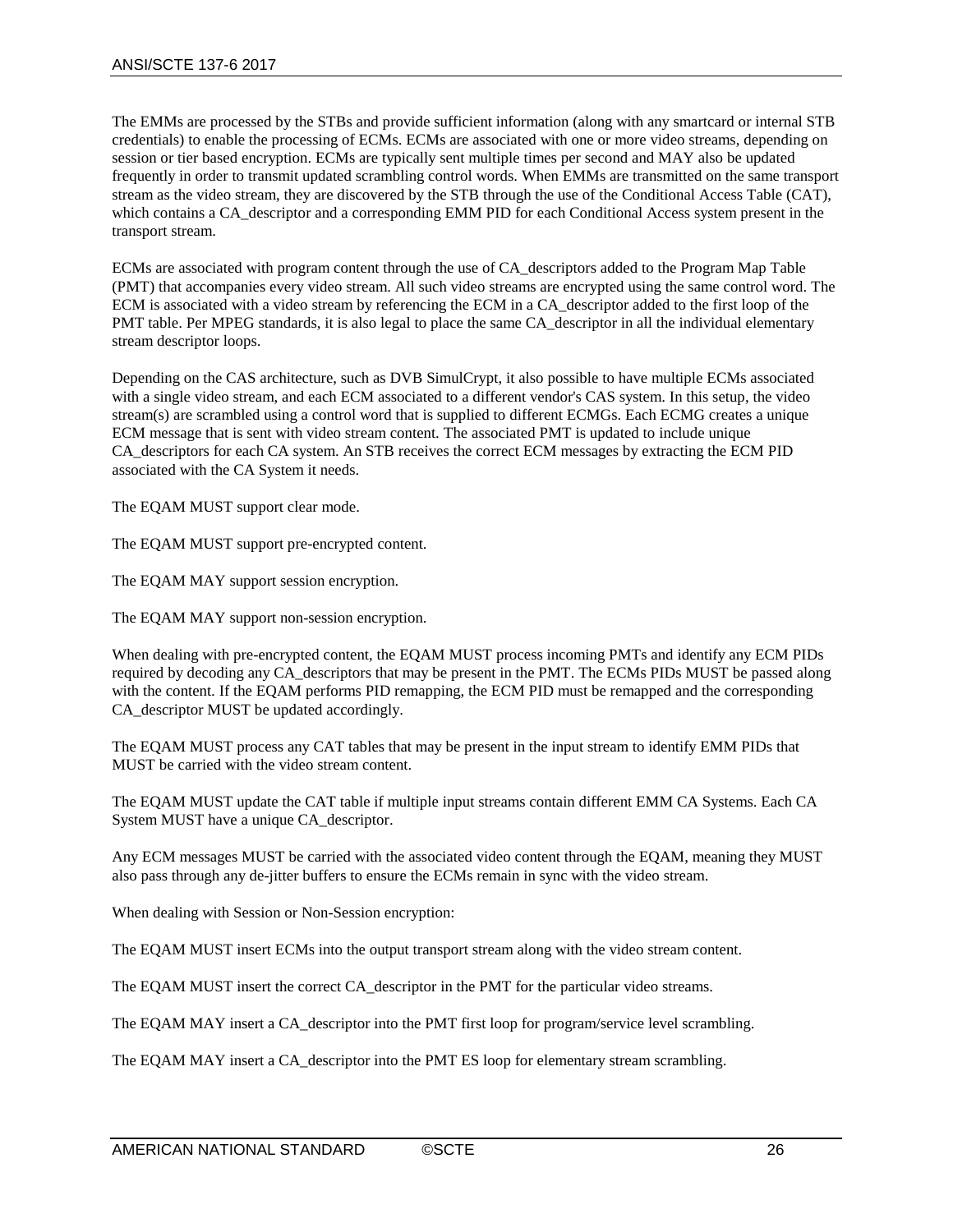If the CAS system requires it, the EQAM MUST create a CAT table and include CA\_descriptors for any EMM streams it MUST transmit.

If the CAS system requires it, the EQAM MUST receive an EMM stream and transmit it as MPEG2-TS packets using the EMM PID signaled in the CAT.

The EQAM MUST support the required ECM interface to transmit CA related information and receive ECM messages in response.

The EQAM MUST transmit the received ECM messages at the signaled rate.

The EQAM MUST perform PID remapping of any EMMs and ECMs destined for a single transport stream to ensure PID uniqueness on the output (unless signaled otherwise).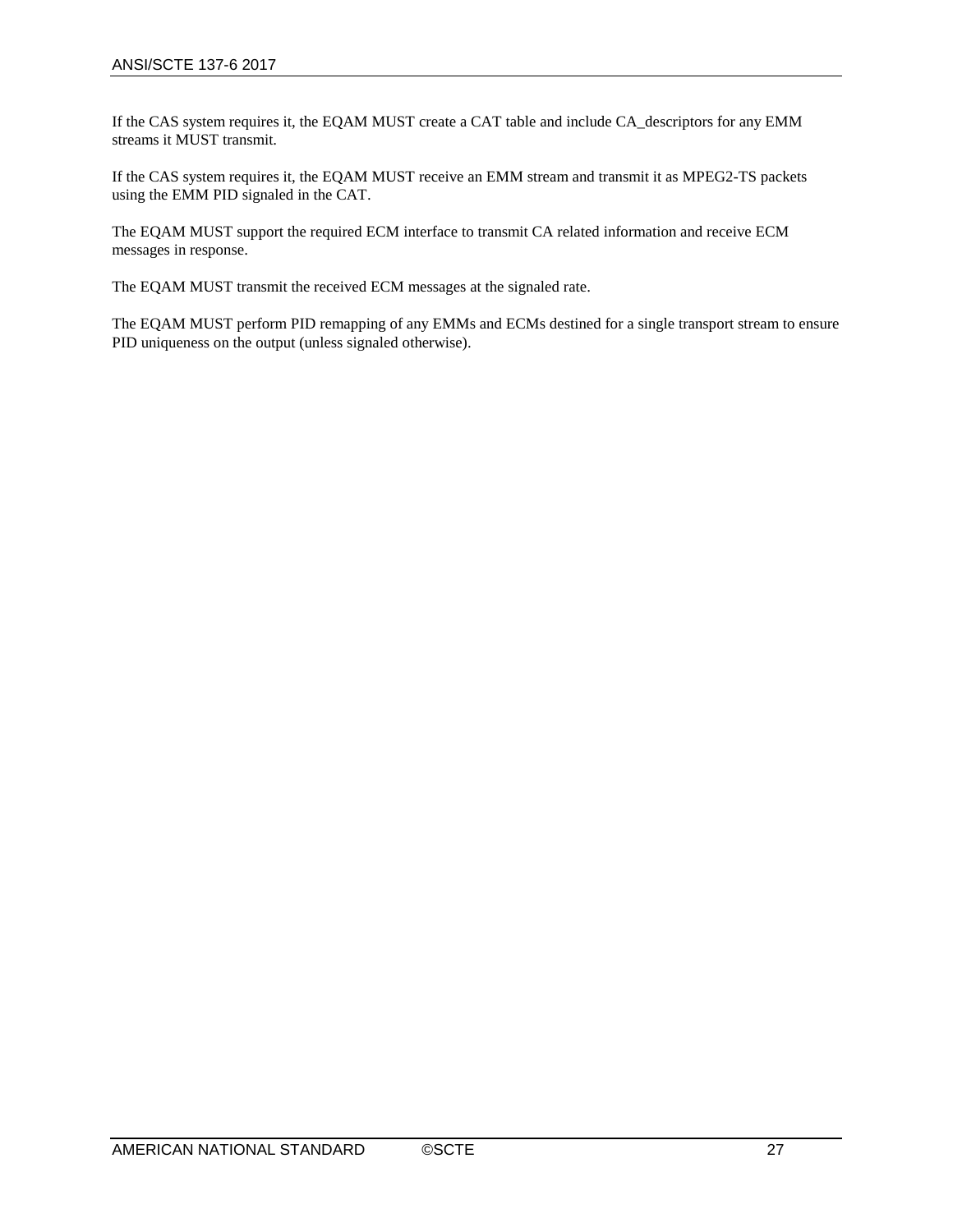## <span id="page-31-0"></span>**10 STREAM OUTPUT SPECIFICATION**

This section defines the EQAM output MPEG-2 transport stream general requirements, bit rate, and operational requirements.

### <span id="page-31-1"></span>**10.1 Output MPEG-2 Transport Stream General Requirements**

The EQAM MUST generate an output stream as an MPEG2 MPTS over QAM modulated RF carrier.

The MPTS MUST be CBR at a bit rate that matches the QAM channel information bit rate.

The EQAM MUST direct an MPTS output stream to the appropriate QAM channel.

The EQAM output MPTS MUST comply with [ISO/IEC 13818-1] MPEG-2 system specifications. EQAMs intended for North American operation MUST additionally comply with [\[SCTE 54\].](#page-5-10)

Output stream MUST contain the configured TSID for the corresponding QAM channel in the Program Association Table (PAT). The TSID is used for service group auto discovery and validation by the STB, and as an identifier for the QAM channel in the headend architecture. To ensure proper operation, each QAM channel is to be configured with a unique TSID.

### <span id="page-31-2"></span>**10.2 Output MPEG-2 Transport Stream Operational Requirements**

#### <span id="page-31-3"></span>**10.2.1 Output Stream Set up Time**

Output Stream activation execution Time MUST support the EQAM input provisioning messages flow. Per SPTS, there is no delay on Output Stream Activation Command to preserve system integrity.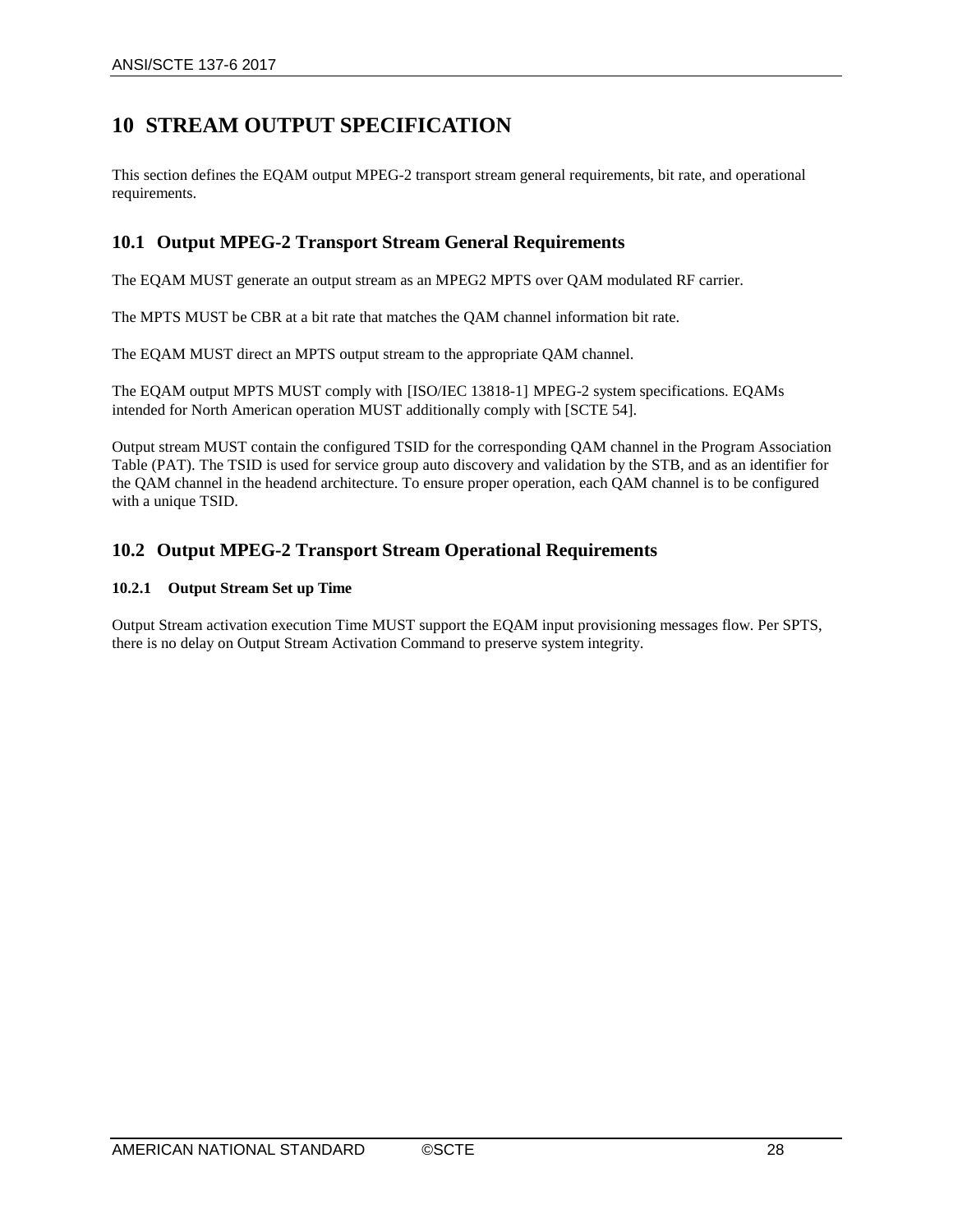## <span id="page-32-0"></span>**11 REDUNDANCY SPECIFICATIONS**

EQAM products are in constant evolution, integrating more and more applications and functionalities, as well as increasing QAM channel density. EQAM products should support some form of redundancy to ensure high service availability to the end-user.

As such, redundancy mechanisms should be considered for the following system components:

- Reference Clocks/DTI,
- Internal processing,
- Management and Control,
- Ethernet input ports,
- Transport stream, and
- RF output ports.

The first three elements (reference clocks/DTI, internal processing, management and control) are systems components that can be momentarily non-functional without disturbing video stream flow.

The last three elements (Ethernet input ports, Transport stream, RF output ports) are key system components that are critical in video stream flow, and therefore need to be specified in the standard.

#### <span id="page-32-1"></span>**11.1 Redundancy Introduction**

#### <span id="page-32-2"></span>**11.1.1 Redundancy: Efficiency**

The EQAM redundancy efficiency is dependent on several system performance capabilities:

- Failure detection delay Time required to detect failure.
- Failure recovery time Time to fix the failure.
- Hardware capability Availability of duplicate hardware components used for failover of critical system components.

#### <span id="page-32-3"></span>**11.1.2 Redundancy: Quality of Service Types**

Two types of redundancy scenarios can be recognized:

- Movement of an affected session from a failed QAM channel to a working QAM channel at a different channel frequency through the use of signaling, and
- Substitution of a failed QAM channel with a working QAM channel where the session is maintained at the same channel frequency.

These two scenarios should be subject to the same general requirements.

The following defines different EQAM redundancy types that can be used to define different quality of service. Ideally, redundancy support should be completely user transparent.

- Type I User transparent, with no loss of service.
- Type II Not user transparent, with no loss of service.
- Type III Not user transparent, with momentary loss of service.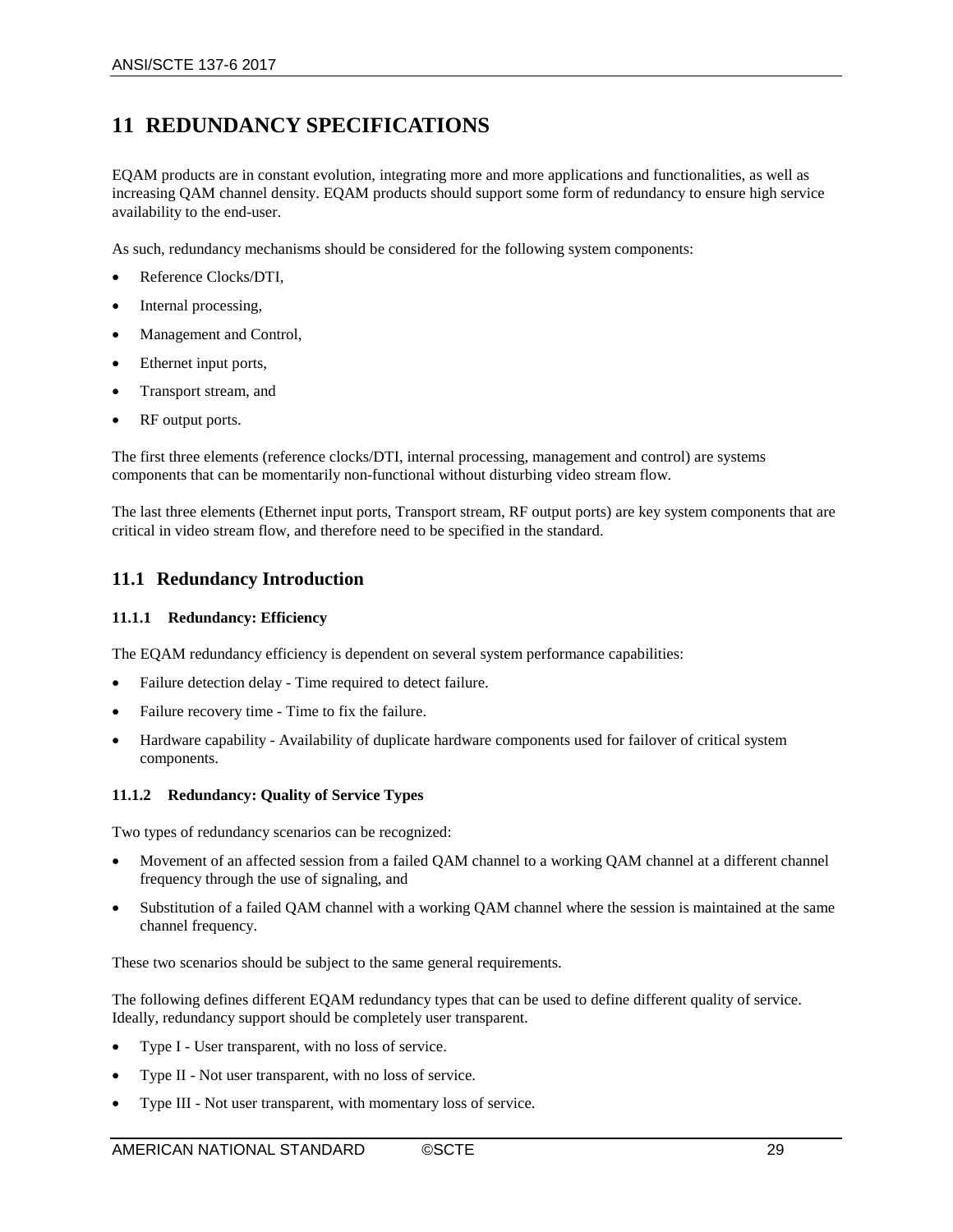The EQAM supporting redundancy must at least support Type III.

Definition: "Loss of service" means loss of set-top box (STB) synchronization.

#### <span id="page-33-0"></span>**11.1.3 Redundancy: Failover transition**

It is recommended during system failure and upon system restoration to avoid exceeding the allowed disturbance on the RF output port in order to minimize the end-user video experience. Set-top box should stay synchronized at all layers.

#### <span id="page-33-1"></span>**11.1.4 Redundancy: Input Interface basic rules**

The EQAM uses standard input interfaces, such as Gigabit Ethernet or 10Gigabit Ethernet interfaces. The input interfaces support a variety of traffic (management and control, data, and different types of MPEG TS packets). Different redundancy approaches are possible, but as a basic rule, it is recommended that the input interface be backed up without ERM intervention.

The redundant input interface can be active on request only (hot-warm) or can be active at all times (hot-hot).

#### <span id="page-33-2"></span>**11.1.5 Redundancy: Management and Control**

The Management and Control plane (such as SNMP or ERMI interface) can use the data interfaces instead of separate external lower speed management and control interfaces.

Under that scenario, the same redundancy capabilities explained in Section  $11.1.4$  are applicable.

### <span id="page-33-3"></span>**11.2 Redundancy General Requirements**

The EQAM MAY support redundancy.

If the EQAM offers redundancy support, it MUST comply with the Redundancy requirements in this section. The EQAM MAY support additional redundancy mechanisms above and beyond what is specified in this section.

The maximum EQAM recovery time SHOULD be less than one second.

#### <span id="page-33-4"></span>**11.2.1 Input Interface Redundancy**

The EQAM MUST support 1: N Ethernet input interface redundancy  $(N \ge 1)$ .

The EQAM MUST detect input interface failure and manage failover from preferred interface to backup interface without ERM intervention.

The input interface failure parameters (such as no traffic detection) MUST be programmable.

The EQAM MUST report failure and redirection via the ERM Interface and the management interface.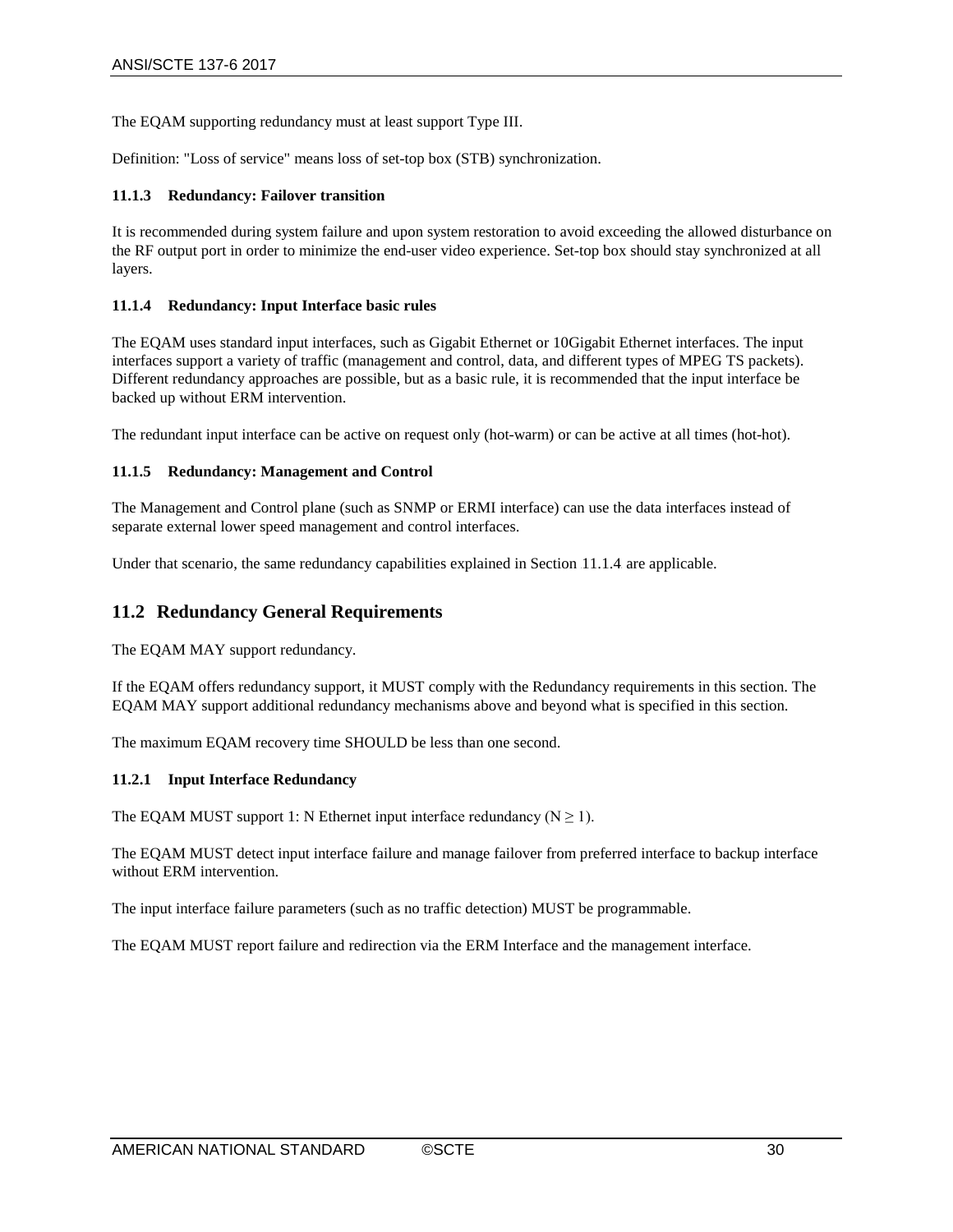#### <span id="page-34-0"></span>**11.2.2 Input TS Source Redundancy**

Transport Stream (TS) is defined as SPTS or MPTS transport stream.

The EQAM MUST support 1:N multicast group redundancy  $(N \ge 1)$ .

The EQAM MUST be able to select between the TS options using the appropriate address information. The EQAM MUST join the multicast group associated with the selected TS option. The multicast group/source address/input interface combinations are provided by the ERM via ERMI-2.

The EQAM MUST support at least two TS options.

The EQAM MUST be capable of receiving multiple TS options on the same input interface.

For "hot-hot" redundancy, the EQAM MUST declare TS failure when the Hot-Hot Multicast Session Loss timeout expires for that TS. The "hot-hot" redundancy implies simultaneous JOINs on any combination of multicast group/source/physical interface. For "hot-warm" redundancy, the EQAM MUST declare TS failure when the Hot-Warm Multicast Session Loss timeout expires for the Primary TS. The "hot-warm" redundancy implies one JOIN at a time for one multicast group/source/physical interface combination, holding the backup(s) multicast group/source/physical interface in reserve for fail-over. Upon TS failure, the EQAM MUST send an ANNOUNCE message indicating failover to redundant source. If the EQAM has detected that no TS options are available for the session, the EQAM MUST leave any multicast groups for the session and send an ANNOUNCE message indicating server resource unavailable.

We would thus have the following sequence of events:

- 1. Monitor traffic on the selected TS:
	- a. If there is traffic, set all of the TS options as "not tried yet";
	- b. If the appropriate Multicast Session Loss timeout is triggered, set the selected TS as "tried" and go to step 2;
- 2. The EQAM sends an ANNOUNCE message to the ERM to signal failover to the redundant source; go to step 3;
- 3. If there are any TS options in the list that are "not tried yet," switch\* to the highest ranked of those options, set it as "tried," and go to step 1; otherwise go to step 4;
- 4. If all TS options have been marked as "tried," the EQAM sends an ANNOUNCE message to the ERM to signal server resource unavailable, leaves all multicast groups, and waits for the ERM to teardown the session.

\*In the case of "hot-warm" redundancy, the EQAM will leave the failed group and join the multicast group for the newly selected TS option.

If the EQAM supports monitoring multiple TS options simultaneously, it MAY bypass the step of selecting and waiting for a Multicast Session Loss timeout on a TS option that it has already detected as failed. If the EQAM supports monitoring multiple TS options simultaneously, it MAY automatically revert to selecting a higher ranked TS option whenever one becomes available.

For both "hot-hot" and "hot-warm" there is no restriction on different combinations of multicast group/source/physical interface.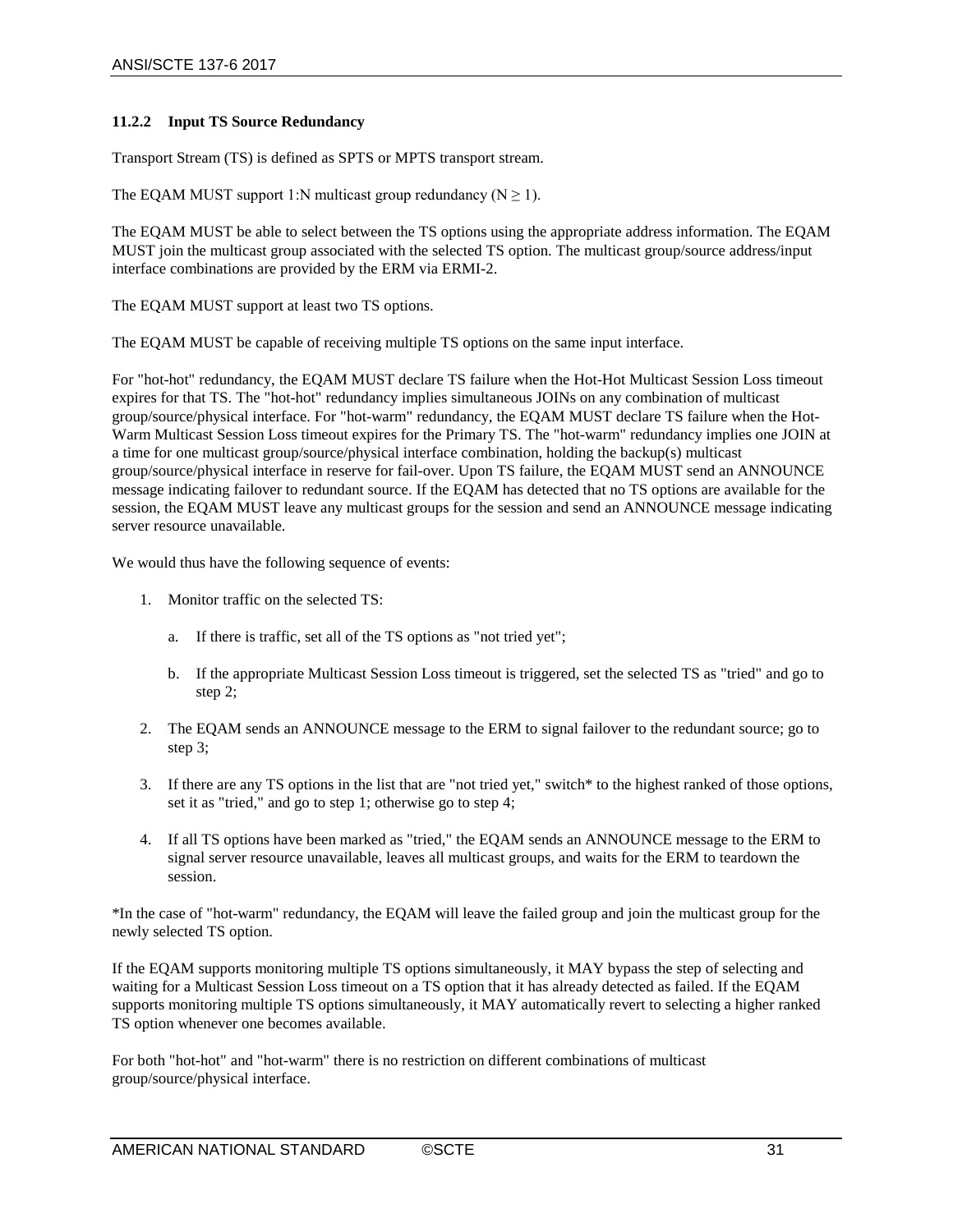The EQAM MUST detect TS failure on the currently selected TS and switch to an alternate TS without ERM intervention.

The EQAM MUST support the "hot-warm" redundancy scheme. The EQAM SHOULD support the "hot-hot" redundancy scheme.

### <span id="page-35-0"></span>**11.2.3 Output TS Redundancy**

The EQAM MUST detect RF output signal failure.

The EQAM MUST isolate the RF output without ERM intervention if an RF output signal failure is detected.

The EQAM SHOULD activate a backup of the RF output without ERM intervention if an RF output signal failure is detected.

The EQAM SHOULD report the RF output signal failure and backup action to the management plane.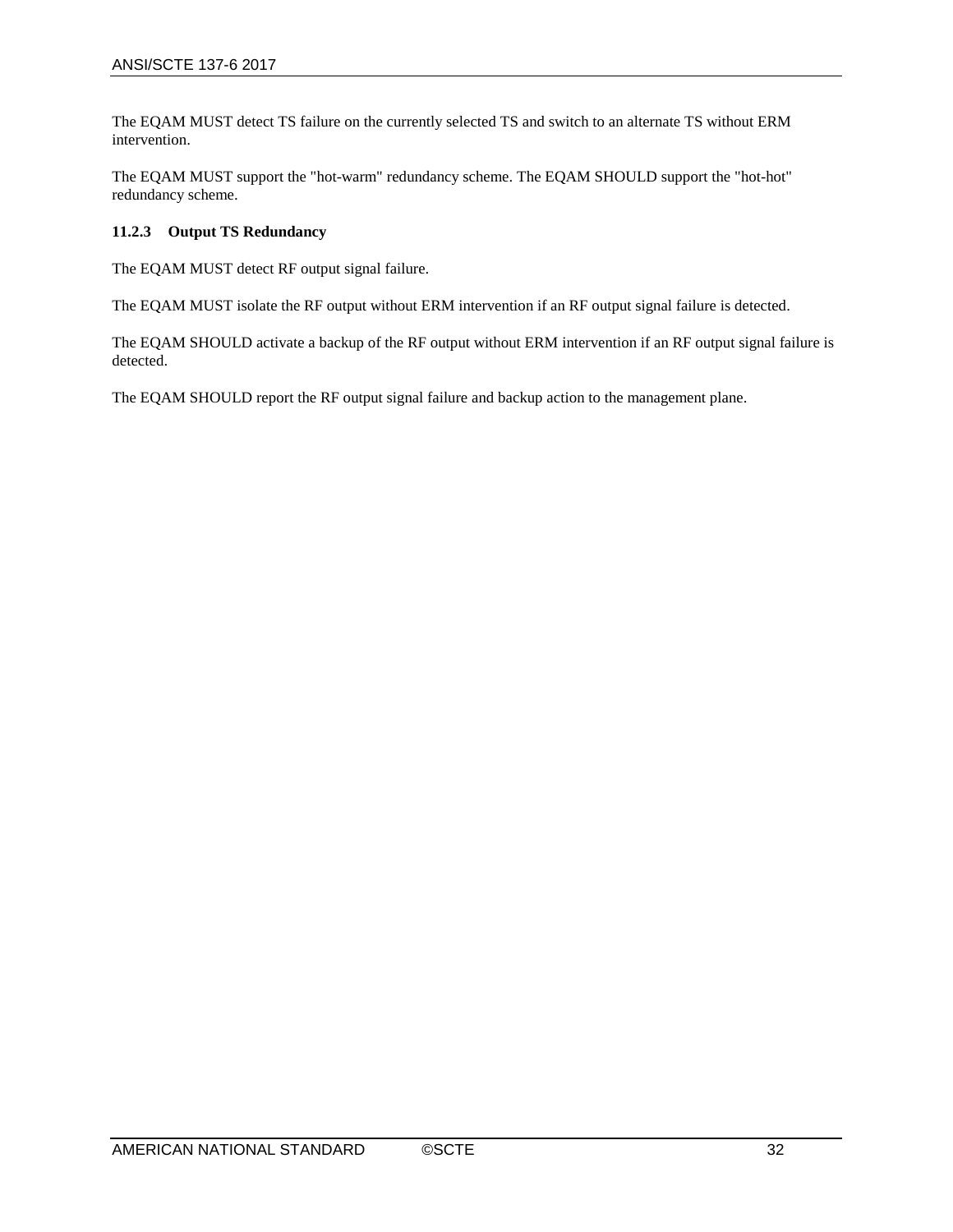## <span id="page-36-0"></span>**12 INPUT AND OUTPUT MONITORING**

## <span id="page-36-1"></span>**12.1 Input Transport Stream Monitoring**

The EQAM MUST detect and report GigE link down via the [SCTE 137-5] interface. The EQAM MUST also send an update of the Input Map via ERMI-1 (in [\[SCTE 137-4\]\)](#page-5-5) to the ERM to indicate the GigE link failure.

PID conflicts may arise for streams that use the "no remap" option. These may be detected only after session setup has completed and the actual stream is received by the EQAM. Such PID conflicts MUST be reported by the EQAM via the ANNOUNCE message in ERMI-2.

For dynamically configured sessions, the EQAM MUST also detect and report input session loss. A unicast session is determined to be lost when no packets are received for that flow for the Unicast Session Loss Time Interval. A default time interval of 2 seconds MUST be supported by the EQAM. The time interval SHOULD be configurable between 0.5 seconds and 6 seconds. For unicast flows, a session is identified by destination IP address and destination UDP port. A unicast session loss is reported to the ERM using an ANNOUNCE message via the ERMI-2 (i[n \[SCTE 137-4\]\)](#page-5-5) interface. The unicast session loss timer is started when the SETUP response is sent, and is restarted whenever a packet is received for the session.

A multicast session is determined to be lost when no packets are received for that flow for the Multicast Session Loss Time Interval. The time interval SHOULD be configurable between 30 msec and 6 seconds. For multicast flows, a session is identified by source and destination IP address. Even when redundant sources may be available for multicast flows, the EQAM MUST report input session loss via the [SCTE 137-5] interface. The EQAM MUST report to the ERM, via the ANNOUNCE message in ERMI-2 interface, that it is unable to join multicast source only after it has tried all available secondary multicast sources. The multicast session loss timer is started when the multicast group is joined, and is restarted whenever a packet is received for the multicast group.

For dynamic sessions, the EQAM MUST, via the [SCTE 137-5] interface, provide indication of buffer underflows on an input transport stream basis.

The EQAM MAY detect and report packets received on flows other than those configured in the static port map or signaled via the ERMI-2 signaling interface. Appropriate errors are signaled via the [SCTE 137-5] interface to indicate receipt of packets on unknown flows. A unicast flow is determined to be unknown if the UDP port doesn't belong to the static UDP map advertised via ERMI-1 interface and the UDP port has not been signaled via ERMI-2 interface at the time of session setup. An unknown multicast flow is one in which the multicast group address (and source address in case of source specific multicast) has not been signaled via ERMI-2 interface as part of session setup.

The EQAM SHOULD report via the [SCTE 137-5] interface if it is unable to find a PAT or PMT in the input transport stream within five seconds of the stream being active. In the case of dynamic sessions, the EQAM MAY request the tearing down of such a session via ERMI-2.

The EQAM MUST make available, via [SCTE 137-5], the program number, input and output PID value, and stream type for each incoming program on each input interface.

The EQAM SHOULD monitor the incoming stream's PCR interval and maintain a count of the number of times a PCR interval exceeds 100msec.